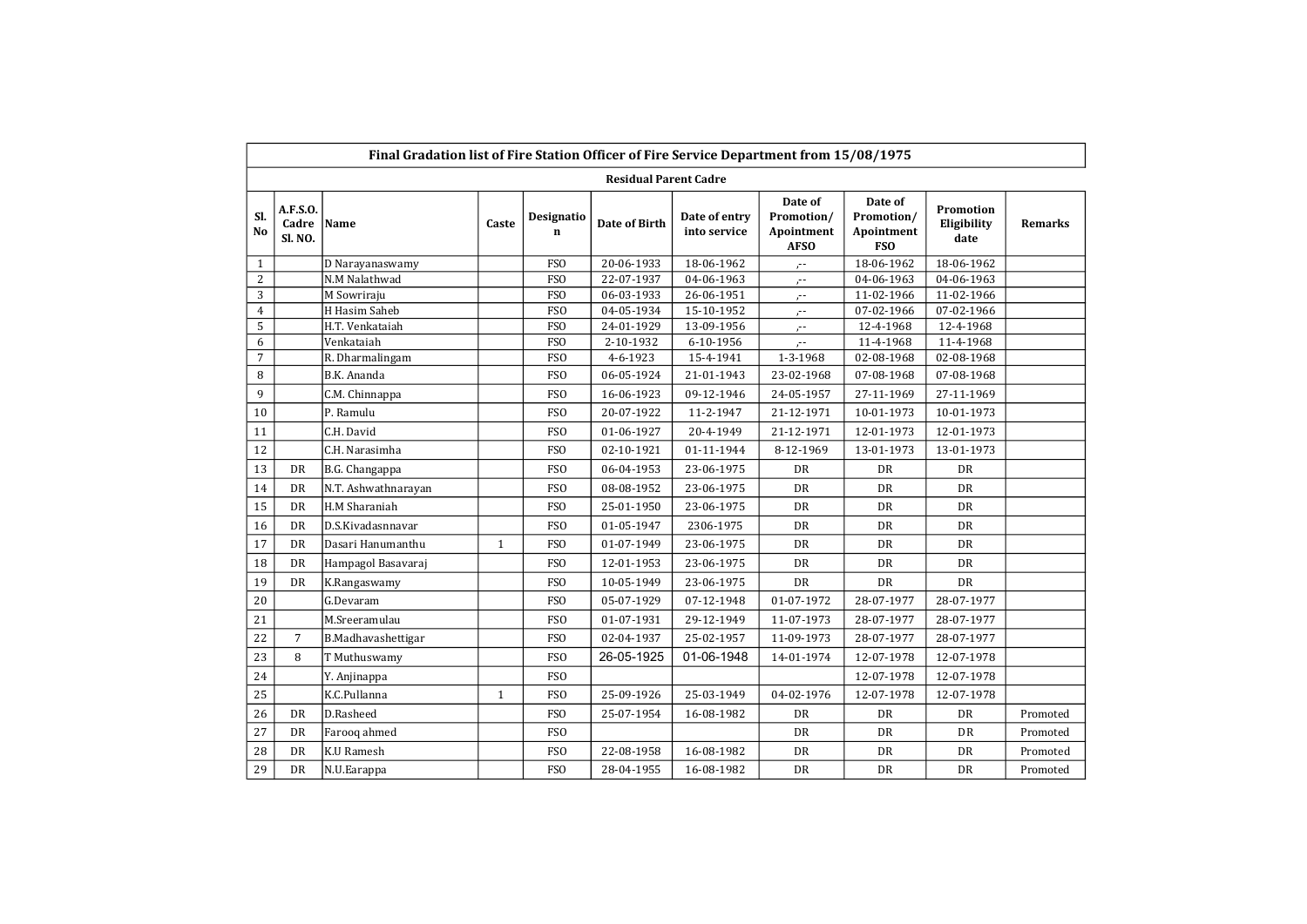| 30 | DR        | I.N.Shivanna           |              | <b>FSO</b>      |             | 16-08-1982 | DR               | DR         | <b>DR</b>  | Death on 1984 |
|----|-----------|------------------------|--------------|-----------------|-------------|------------|------------------|------------|------------|---------------|
| 31 | <b>DR</b> | H.C Ramalingareddy     |              | <b>FSO</b>      | 08-06-1949  | 28-07-1982 | <b>DR</b>        | DR         | <b>DR</b>  | Promoted      |
| 32 | <b>DR</b> | Inayathulla Badabade   |              | <b>FSO</b>      | 22-0-1955   | 16-09-1982 | DR               | DR         | <b>DR</b>  | Promoted      |
| 33 | DR        | N.R.Markandeya         |              | <b>FSO</b>      | 13-06-1959  | 07-07-1986 | <b>DR</b>        | DR         | <b>DR</b>  | Promoted      |
| 34 | DR        | H.S.Varadarajan        |              | <b>FSO</b>      | 26-05-1959  | 07-07-1986 | DR               | DR         | DR         | Promoted      |
| 35 | <b>DR</b> | K.Srinivas             |              | <b>FSO</b>      | 26-10-1955  | 07-07-1986 | DR               | DR         | <b>DR</b>  | Promoted      |
| 36 | <b>DR</b> | <b>B.Ramaswamy</b>     |              | <b>FSO</b>      | 06-02-1954  | 07-07-1986 | DR               | DR         | <b>DR</b>  | Promoted      |
| 37 | <b>DR</b> | K.Shivakumar           |              | FS <sub>O</sub> | 23-07-1963  | 07-07-1986 | DR               | DR         | DR         | Promoted      |
| 38 | DR        | M.Sreedhar             |              | FS <sub>O</sub> | 25-05-1959  | 07-07-1986 | DR               | DR         | DR         | Promoted      |
| 39 | DR        | H.S.Siddaraju          | $\mathbf{1}$ | <b>FSO</b>      | 01/07/01959 | 07-07-1986 | DR               | DR         | DR         | Promoted      |
| 40 | DR        | Fazlur Raheman shreef  |              | FS <sub>O</sub> | 20-06-1959  | 07-10-1987 | DR               | DR         | <b>DR</b>  | Promoted      |
| 41 | 14        | S.R.Dilip Singh        |              | FS <sub>O</sub> | 12-04-1932  | 26-10-1956 | 09-04-1980       | 01-10-1986 | 01-10-1986 | Retired       |
| 42 | 18        | Lukappa                | $\mathbf{1}$ | <b>FSO</b>      | 01-07-1942  | 21-04-1960 | 09-04-1980       | 23-10-1996 | 23-10-1996 | Promoted      |
| 43 | 24        | P.R.Neelakante Gowda   |              | <b>FSO</b>      | 07-03-1939  | 20-12-1961 | 15-01-1983       | 17-06-1988 | 17-06-1988 | Promoted      |
| 44 |           | H.P.omkara gowda       |              | FS <sub>0</sub> | 03-03-1940  | 02-05-1964 | Promoted from LF | 17-06-1988 | 17-06-1988 | Promoted      |
| 45 |           | <b>U.M</b> shankar Rao |              | FS <sub>O</sub> | 12-06-1943  | 01-11-1966 | Promoted from LF | 16-06-1988 | 16-06-1988 | Promoted      |
| 46 |           | Mahadevappa            |              | FS <sub>O</sub> | 08-06-1946  | 14-05-1967 | Promoted from LF | 11-06-1988 | 11-06-1988 | Promoted      |
| 47 |           | Thomas D'Mello         |              | FS <sub>O</sub> |             |            | Promoted from LF | 08-06-1989 | 08-06-1989 | Promoted      |
| 48 | 12        | <b>B.Shantharam</b>    |              | FS <sub>O</sub> | 16-10-1938  | 08-05-1959 | 09-04-1980       | 08-06-1989 | 08-06-1989 | Promoted      |
| 49 | 33        | Choodaiah              |              | <b>FSO</b>      | 05-12-1946  | 19-06-1967 | 25-03-1987       | 08-06-1989 | 08-06-1989 | Promoted      |
| 50 |           | P. Prabhakar           |              | <b>FSO</b>      |             |            | Promoted from LF | 08-06-1989 | 08-06-1989 | Promoted      |
| 51 |           | G.Phillips             |              | <b>FSO</b>      | 28-10-1945  | 27-10-1966 | Promoted from LF | 08-06-1989 | 08-06-1989 | Promoted      |
| 52 |           | Ramaiah                |              | <b>FSO</b>      | 16-03-1944  | 07-01-1967 | 25-03-1987       | 08-06-1989 | 08-06-1989 | Promoted      |
| 53 | 27        | Aga dildar Ali         |              | <b>FSO</b>      | 05-01-1935  | 18-10-1956 | 15-01-1983       | 08-06-1989 | 08-06-1989 | Promoted      |
| 54 | 32        | M.Ramaiah              | JRCE1        | FS <sub>O</sub> | 28-10-1945  | 27-10-1966 | Promoted from LF | 08-06-1989 |            | Promoted      |
| 55 |           | Hanumanthaiah.V        |              | FS <sub>O</sub> | 15-07-1943  | 03-10-1969 | Promoted from LF | 30-08-1989 | 30-08-1989 | Promoted      |
| 56 |           | H.Hanumanthappa        | <b>IRCE2</b> | <b>FSO</b>      | 28-04-1946  | 27-10-1966 | Promoted from LF | 30-08-1989 |            | Promoted      |
| 57 |           | <b>Sundar Singh</b>    |              | FS <sub>O</sub> | 18-06-1944  | 17-07-1967 | Promoted from LF | 08-06-1989 | 08-06-1989 | Promoted      |
| 58 |           | V.Nagaraja             |              | <b>FSO</b>      | 25-10-1945  | 02-03-1970 | Promoted from LF | 08-06-1989 | 08-06-1989 | Promoted      |
| 59 |           | K.Lakshminarayana      |              | FS <sub>O</sub> |             |            | Promoted from LF | 08-06-1989 | 08-06-1989 | Retired       |
| 60 |           | <b>B.Arjun</b>         | JRCE1        | <b>FSO</b>      | 02-09-1947  | 31-07-1975 | Promoted from LF | 30-11-1991 |            | Promoted      |
| 61 |           | siddaraju              | JRCE1        | <b>FSO</b>      | 10-10-1951  | 22-09-1972 | Promoted from LF | 30-11-1991 |            | Promoted      |
| 62 |           | N.Sashidara            |              | FS <sub>0</sub> | 12-07-1956  | 03-06-1976 | Promoted from LF | 30-11-1991 | 30-11-1991 | Promoted      |
| 63 |           | Annegowda              |              | <b>FSO</b>      | 10-10-1951  | 22-09-1972 | Promoted from LF | 30-11-1991 | 30-11-1991 | Promoted      |
| 64 | 38        | Syed Beray             |              | <b>FSO</b>      | 11-03-1946  | 29-10-1956 | 25-03-1987       | 30-11-1991 | 30-11-1991 | Promoted      |
|    |           |                        |              |                 |             |            |                  |            |            |               |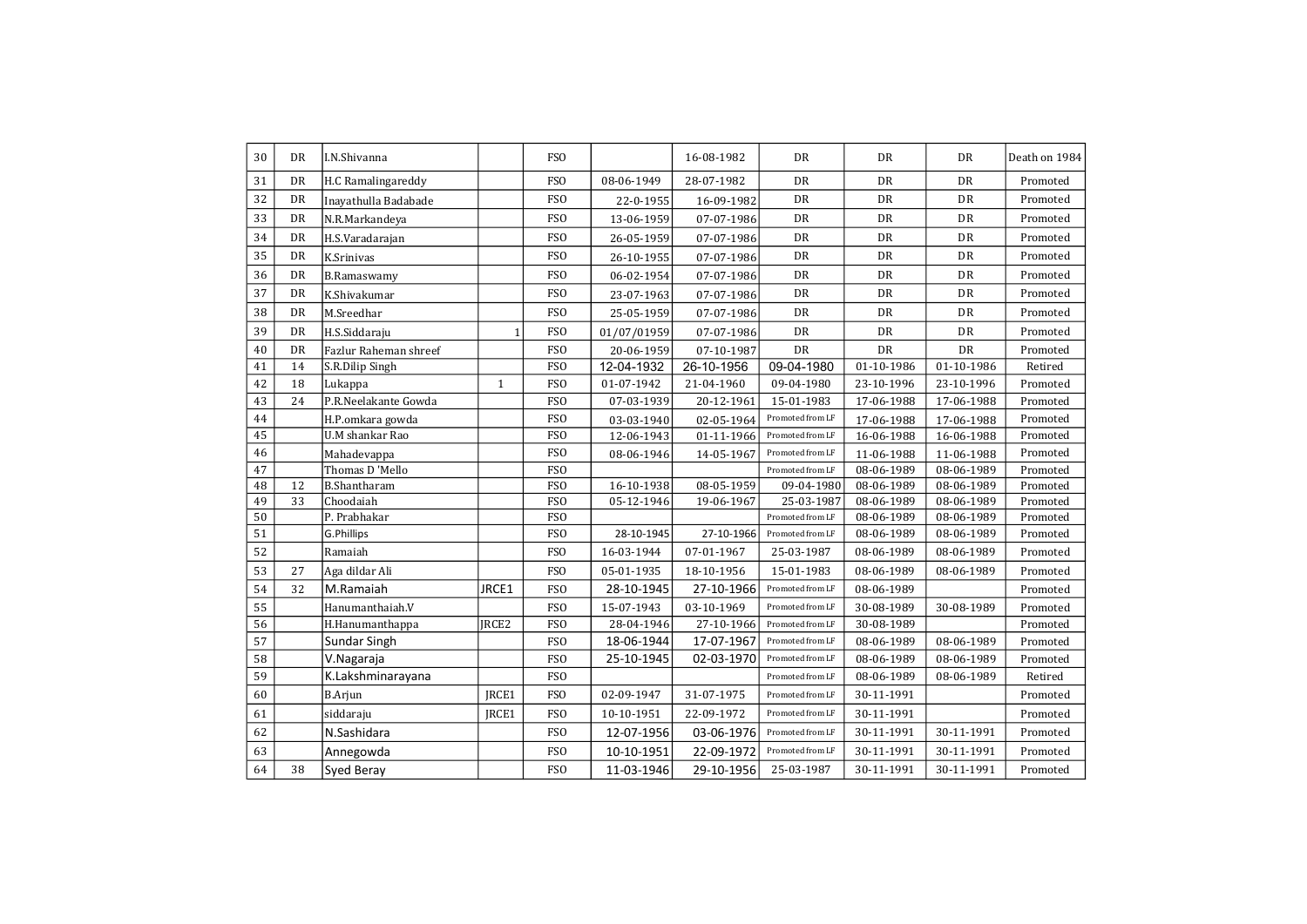| 65  | 44 | P.G.Raju              |              | FS <sub>O</sub> | 08-06-1954 | 10-03-1977 | 30-05-1988             | 30-11-1991 | 30-11-1991 | Promoted |
|-----|----|-----------------------|--------------|-----------------|------------|------------|------------------------|------------|------------|----------|
| 66  |    | Muddarangaiah         |              | <b>FSO</b>      | 01-09-1943 | 18-08-1967 | Promoted from LF       | 30-11-1991 | 30-11-1991 | Retired  |
| 67  |    | Ramalingaswamy        | JRCE1        | <b>FSO</b>      | 17-03-1946 | 25-05-1967 | Promoted from LF       | 30-11-1991 |            | Promoted |
| 68  |    | M.S.Mallikarjuna      |              | <b>FSO</b>      | 03-09-1948 | 05-04-1967 | Promoted from LF       | 30-11-1991 | 30-11-1991 | Promoted |
| 69  | 23 | K.Umesha              |              | <b>FSO</b>      | 02-02-1944 | 20-07-1971 | 06-01-1982             | 30-11-1991 | 30-11-1991 | Promoted |
| 70  |    | B.K.Viswanath         |              | FSO             | 27-01-1940 | 17-02-1961 | Promoted from LF       | 30-11-1991 | 30-11-1991 | Promoted |
| 71  |    | <b>B.R.Venkareddy</b> |              | <b>FSO</b>      |            |            | Promoted from LF       | 30-11-1991 | 30-11-1991 | Promoted |
| 72  | 46 | M.Devaraj             | IRCE1        | <b>FSO</b>      | 01-07-1955 | 03-10-1978 | 30-05-1988             | 20-12-1991 |            | Promoted |
| 73  |    | Kamalaksha            |              | <b>FSO</b>      | 16-07-1947 | 03-12-1968 | Promoted from LF       | 20-12-1991 | 20-12-1991 | Promoted |
| 74  |    | H.Hanumanthaiah       | JRCE1        | <b>FSO</b>      | 05-05-1949 | 17-08-1993 | Promoted from LF       | 20-12-1991 |            | Promoted |
| 75  |    | Halappa               |              | <b>FSO</b>      | 01-06-1947 | 09-03-1970 | Promoted from LF       | 20-12-1991 | 20-12-1991 | Promoted |
| 76  | 34 | Siddalingappa         |              | FS <sub>O</sub> | 15-03-1940 | 21-03-1966 |                        | 20-12-1991 | 20-12-1991 | Promoted |
| 77  |    | K.Nagappa             |              | FSO             | 01-07-1945 | 02-08-1971 | Promoted from LF       | 17-07-1993 | 17-07-1993 | Promoted |
| 78  |    | R.Hanumanna           |              | FSO             | 15-07-1945 | 20-06-1967 | Promoted from LF       | 17-07-1993 | 17-07-1993 | Promoted |
| 79  |    | M.Rangappa            |              | <b>FSO</b>      | 15-03-1945 | 04-05-1964 | Promoted from LF       | 17-07-1993 | 17-07-1993 | Promoted |
| 80  |    | P.C.Devendrappa       |              | <b>FSO</b>      |            |            | Promoted from LF       | 17-07-1993 | 17-07-1993 |          |
| 81  |    | D.N.Madaiah           |              | <b>FSO</b>      | 07-06-1946 | 17-09-1968 | Promoted from LF       | 17-07-1993 | 17-07-1993 | Promoted |
| 82  |    | K.V.Sathyanarayana    |              | <b>FSO</b>      | 04-07-1942 | 01-07-1967 | Promoted from LF       | 17-07-1993 | 17-07-1993 | Retired  |
| 83  |    | Keshava chari         |              | <b>FSO</b>      | 04-01-1946 | 14-05-1967 | Promoted from LF       | 17-07-1993 | 17-07-1993 | Retired  |
| 84  | DR | J.H Ravishankar       |              | FS <sub>O</sub> | 31-01-1962 | 18-09-1993 | DR                     | DR         | DR         | Promoted |
| 85  | DR | T.N.Shivashankar      |              | FSO             | 26-02-1968 | 18-09-1993 | DR                     | DR         | DR         | Promoted |
| 86  | DR | Yunus Ali Kausar      |              | <b>FSO</b>      | 22-08-1965 | 18-09-1993 | DR                     | DR         | DR         | Promoted |
| 87  | DR | C.Gurulingaiah        |              | FS <sub>O</sub> | 01-06-1966 | 18-09-1993 | DR                     | DR         | DR         | Promoted |
| 88  | DR | B.N.Manjunatha        |              | <b>FSO</b>      | 12-12-1961 | 13-09-1993 | DR                     | DR         | <b>DR</b>  | Promoted |
| 89  | DR | T.L.Ramakrishna       |              | <b>FSO</b>      | 08-10-1959 | 22-11-1993 | DR                     | DR         | DR         | Promoted |
| 90  | DR | M.R.Narasimha Murthy  |              | <b>FSO</b>      | 17-07-1960 | 18-09-1993 | DR                     | DR         | DR         | Promoted |
| 91  | DR | E.Lakkappa            |              | FS <sub>O</sub> | 01-06-1962 | 18-09-1993 | DR                     | DR         | DR         | Promoted |
| 92  | DR | Devaraj               |              | <b>FSO</b>      | 19-07-1961 | 01-01-1994 | ${\rm D}{\rm R}$       | DR         | DR         | Promoted |
| 93  | DR | C.Basavanna           | $\mathbf{1}$ | <b>FSO</b>      | 10-05-1961 | 18-09-1993 | DR                     | DR         | DR         | Promoted |
| 94  | DR | Eshwar naik           | $\mathbf{1}$ | <b>FSO</b>      | 21-05-1967 | 18-09-1993 | DR                     | DR         | DR         | Promoted |
| 95  | DR | R.Mahesha             |              | <b>FSO</b>      | 15-02-1966 | 18-09-1993 | DR                     | DR         | DR         | Promoted |
| 96  | DR | M.G Vijayakumar       |              | FSO             | 19-04-1961 | 18-09-1993 | DR                     | DR         | DR         | Promoted |
| 97  | DR | Devaraj.C             |              | FSO             | 25-09-1955 | 18-09-1993 | DR                     | <b>DR</b>  | DR         | Promoted |
| 98  | DR | R.Ramesh              |              | <b>FSO</b>      | 14-07-1965 | 13-09-1993 | DR                     | DR         | <b>DR</b>  | Promoted |
| 99  | DR | S.Raviprasad          |              | <b>FSO</b>      | 28-04-1965 | 18-09-1993 | $\mathbf{D}\mathbf{R}$ | DR         | DR         | Promoted |
| 100 | DR | Shrikanth             |              | <b>FSO</b>      | 26-12-1969 | 18-09-1993 | DR                     | DR         | DR         | Promoted |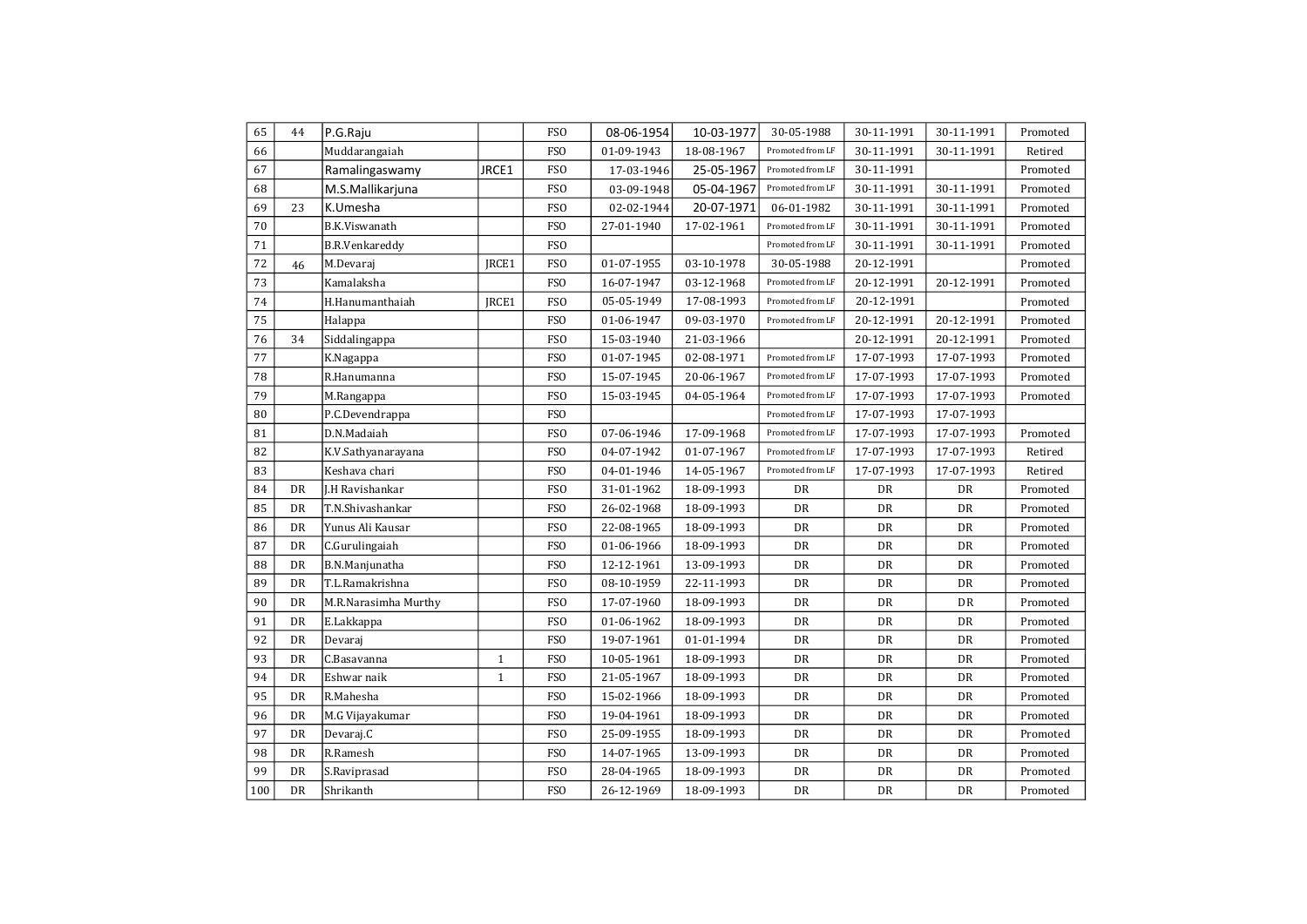| 101 | <b>DR</b> | T.R.Puttaiah          |       | <b>FSO</b>       | 20-05-1965 | 18-09-1993 | <b>DR</b>  | <b>DR</b>  | <b>DR</b>  | Promoted |
|-----|-----------|-----------------------|-------|------------------|------------|------------|------------|------------|------------|----------|
| 102 | <b>DR</b> | H.L.Prakash           |       | FSO <sub>1</sub> | 19-03-1960 | 18-09-1993 | <b>DR</b>  | <b>DR</b>  | <b>DR</b>  | Promoted |
| 103 | 13        | <b>Bekal Devas</b>    |       | <b>FSO</b>       | 17-09-1936 | 28-02-1957 | 09-04-1980 | 09-05-1994 | 09-05-1994 | Retired  |
| 104 |           | Hussian               |       | <b>FSO</b>       |            |            |            | 09-05-1994 | 09-05-1994 |          |
| 105 |           | Bandappa              | IRCE1 | <b>FSO</b>       |            |            |            | 09-05-1994 |            |          |
| 106 |           | M.C.Rangaswamy        |       | <b>FSO</b>       | 04-03-1953 | 18-11-1974 |            | 09-05-1994 | 09-05-1994 |          |
| 107 |           | Kempa Gowda           |       | <b>FSO</b>       | 09-10-1941 | 08-10-1969 |            | 09-05-1994 | 09-05-1994 |          |
| 108 |           | <b>B.Sheena</b>       |       | <b>FSO</b>       | 12-05-1950 | 13-12-1969 |            | 09-05-1994 | 09-05-1994 |          |
| 109 |           | R.P.Rachaiah          | IRCE1 | <b>FSO</b>       | 08-06-1943 | 10-08-1970 |            | 31-10-1995 |            |          |
| 110 | 72        | S.K.Krishnappa        |       | <b>FSO</b>       | 10-08-1946 | 22-07-1970 | 27-01-1993 | 31-10-1995 | 31-10-1995 |          |
| 111 | 78        | N.Siddalingaiah       | JRCE1 | <b>FSO</b>       | 10-08-1948 | 23-07-1970 | 11-05-1993 | 31-10-1995 |            |          |
| 112 | 70        | G.Basavaraj           |       | <b>FSO</b>       | 06-06-1947 | 01-11-1974 | 31-12-1992 | 31-10-1995 | 31-10-1995 |          |
| 113 |           | N.Shivarudrappa       |       | <b>FSO</b>       | 02-01-1949 | 02-03-1970 | 31-12-1992 | 31-10-1995 | 31-10-1995 |          |
| 114 | 89        | B. Obanna             | JRCE2 | <b>FSO</b>       | 04-05-1952 | 23-02-1971 | 31-12-1992 | 03-10-1995 |            | Promoted |
| 115 |           | K.Manjunatha Rao      |       | <b>FSO</b>       | 19-06-1951 | 28-02-1971 | 31-12-1992 | 31-10-1995 | 31-10-1995 | Promoted |
| 116 | 63        | Shivappa gowda        |       | <b>FSO</b>       | 18-09-1955 | 14-03-1990 | 31-12-1992 | 31-10-1995 | 31-10-1995 | Promoted |
| 117 |           | K.Shankarappa         | IRCE1 | <b>FSO</b>       | 20-09-1954 | 24-05-1976 | 31-12-1992 | 31-10-1995 |            | Promoted |
| 118 | 64        | Narayana Gatty        |       | <b>FSO</b>       | 18-08-1946 | 02-11-1966 | 31-12-1992 | 31-10-1995 | 31-10-1995 | Retired  |
| 119 | 66        | B.Chakrapani          |       | <b>FSO</b>       | 05-09-1948 | 01-11-1974 | 31-12-1992 | 31-10-1995 | 31-10-1995 | Retired  |
| 120 | 59        | U.Java                | IRCE1 | <b>FSO</b>       | 15-03-1960 | 29-03-1980 | 31-12-1992 | 31-10-1995 |            | Expired  |
| 121 |           | R.Nanjundappa         |       | <b>FSO</b>       | 14-02-1949 | 28-02-1971 | 31-12-1992 | 31-10-1995 | 31-10-1995 | Promoted |
| 122 | 88        | Kempaiah              | IRCE1 | <b>FSO</b>       | 06-07-1949 | 09-03-1970 | 31-12-1992 | 31-10-1995 |            | Retired  |
| 123 | 97        | <b>B.L.Swamy</b>      |       | <b>FSO</b>       | 01-04-1948 | 09-03-1968 | 31-12-1992 | 31-10-1995 | 31-10-1995 | Retired  |
| 124 | 71        | <b>Syed Rasaol</b>    |       | <b>FSO</b>       | 07-05-1950 | 11-01-1969 | 31-12-1992 | 31-10-1995 | 31-10-1995 | Retired  |
| 125 | 26        | A.V. RamaKrishna Raju |       | <b>FSO</b>       | 25-09-1946 | 23-08-1957 | 15-01-1983 | 18-01-1997 | 18-01-1997 | Retired  |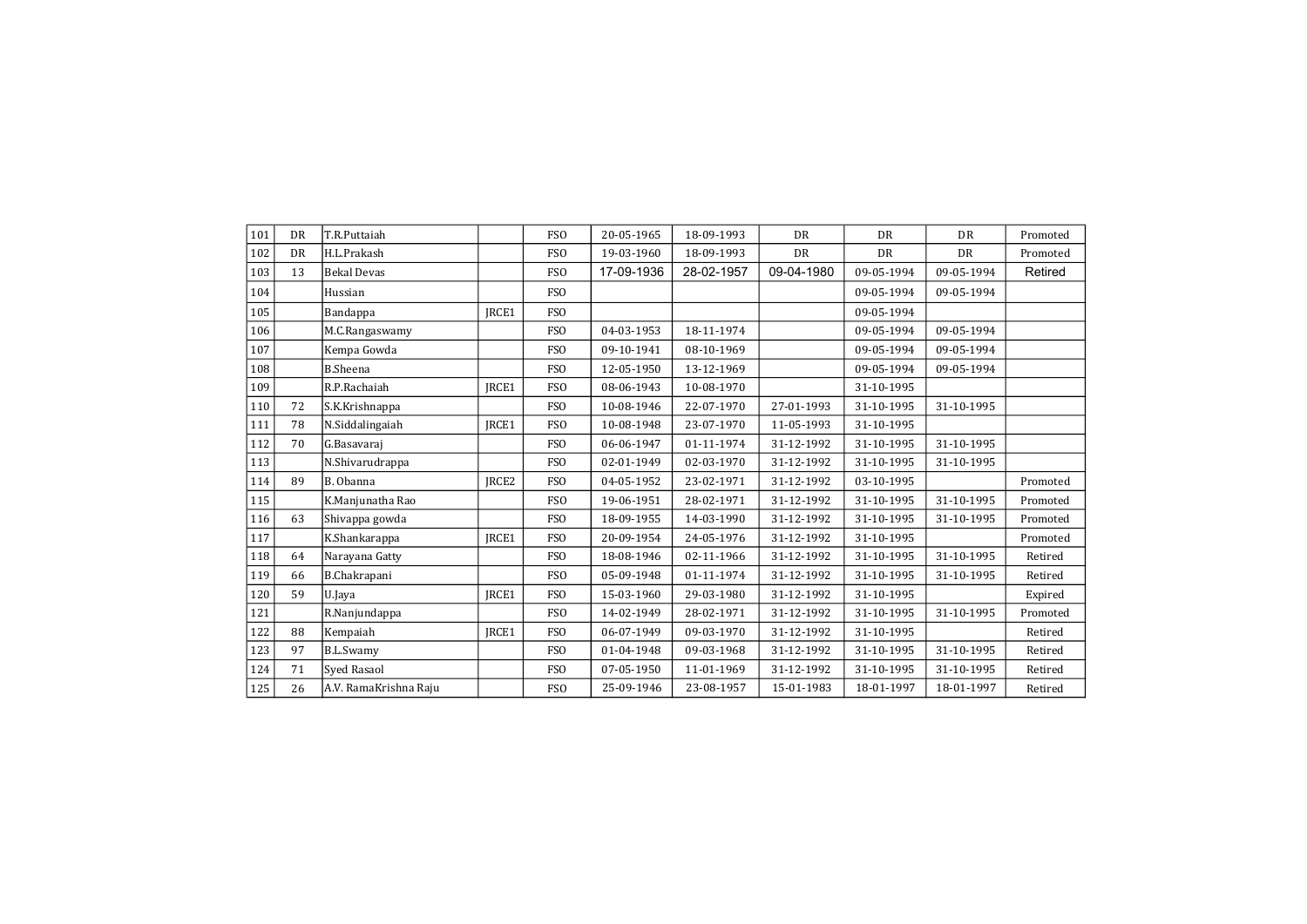| 126 | 39        | K.H. Lingayya            |                | FSO             | 13-04-1948 | 18-08-1967 | 25-03-1987 | 18-01-1997 | 18-01-1997 | Retired  |
|-----|-----------|--------------------------|----------------|-----------------|------------|------------|------------|------------|------------|----------|
| 127 | 50        | K. Chandranath           | JRCE1          | FSO             | 01-05-1954 | 01-11-1974 | 22-06-1989 | 18-01-1997 |            | Retired  |
| 128 | 52        | C.R.Mudlaiah             |                | <b>FSO</b>      | 03-08-1944 | 21-08-1967 | 23-11-1990 | 18-01-1997 | 18-01-1997 | Retired  |
| 129 | 61        | H.K. Jayadevegowda       |                | FS <sub>0</sub> | 05-10-1952 | 01-05-1980 | 26-08-1992 | 18-01-1997 | 18-01-1997 | Retired  |
| 130 | 62        | K. Narayana Swami        |                | FS <sub>0</sub> | 04-03-1955 | 24-05-1976 | 26-08-1992 | 18-01-1997 | 18-01-1997 | Promoted |
| 131 | 65        | S. Nanjundappa           |                | <b>FSO</b>      | 15-12-1954 | 08-11-1974 | 26-08-1992 | 18-01-1997 | 18-01-1997 | Retired  |
| 132 | 76        | B.Babu Naidu             |                | <b>FSO</b>      | 16-03-1944 | 29-05-1967 | 11-05-1993 | 18-01-1997 | 18-01-1997 | Retired  |
| 133 | 77        | H.S. Palakshappa         |                | <b>FSO</b>      | 09-03-1955 | 04-11-1981 | 11-05-1993 | 18-01-1997 | 18-01-1997 | Promoted |
| 134 | 81        | M.Kariyanna              | JRCE1          | <b>FSO</b>      | 14-08-1945 | 09-03-1970 | 10-05-1994 | 18-01-1997 |            | Retired  |
| 135 | 93        | D. B. Gangadara Gowda    |                | <b>FSO</b>      | 04-05-1947 | 22-07-1970 | 10-05-1994 | 18-01-1997 | 18-01-1997 | Retired  |
| 136 | DR        | G. Tippeswammi           | $\mathbf{1}$   | <b>FSO</b>      | 12-05-1970 | 12-09-2002 | DR         | DR         | DR         | Promoted |
| 137 | DR        | Jayaramaiah              | $\overline{c}$ | <b>FSO</b>      | 01-06-1970 | 12-09-2002 | DR         | DR         | DR         | Promoted |
| 138 | <b>DR</b> | <b>B.M. Tirumalesh</b>   | 2              | <b>FSO</b>      | 25-12-1965 | 12-09-2002 | DR         | <b>DR</b>  | DR         | Promoted |
| 139 | 92        | H.M.Shivane Gowda        |                | <b>FSO</b>      | 02-12-1957 | 01-08-1979 | 10-05-1994 | 26-07-2006 | 26-07-2006 | Promoted |
| 140 | 108       | K.Nagaraja               |                | <b>FSO</b>      | 16-07-1954 | 24-05-1976 | 31-10-1995 | 26-07-2006 | 26-07-2006 | Retired  |
| 141 | 127       | Govindaiah               |                | FS <sub>0</sub> | 25-04-1958 | 02-09-1982 | 11-02-1997 | 26-07-2006 | 26-07-2006 | Promoted |
| 142 | 129       | N.Narasimha Murthy       | JRCE1          | FS <sub>0</sub> | 25-06-1962 | 09-02-1983 | 11-02-1997 | 26-07-2006 |            | Promoted |
| 143 | 130       | Babu                     |                | FS <sub>0</sub> | 25-06-1952 | 23-08-1982 | 11-02-1997 | 26-07-2006 | 26-07-2006 | Promoted |
| 144 | 131       | K.N.Ramachandraiah       |                | FS <sub>0</sub> | 12-03-1955 | 01-08-1982 | 11-02-1997 | 26-07-2006 | 26-07-2006 | Promoted |
| 145 | 133       | K.M.Mudde Gowda          |                | <b>FSO</b>      | 26-10-1953 | 31-08-1982 | 11-02-1997 | 26-07-2006 | 26-07-2006 | Expired  |
| 146 | 135       | K.Sannamarappa           |                | <b>FSO</b>      | 01-11-1955 | 20-08-1982 | 11-02-1997 | 26-07-2006 | 26-07-2006 | Promoted |
| 147 | 137       | M.B.Puttasubbappa        |                | <b>FSO</b>      | 29-10-1956 | 02-02-1983 | 11-02-1997 | 26-07-2006 | 26-07-2006 | Promoted |
| 148 | 139       | N.Shashidhara Murthy     |                | <b>FSO</b>      | 15-05-1953 | 02-08-1978 | 11-02-1997 | 26-07-2006 | 26-07-2006 | Retired  |
| 149 | 143       | P.Sukumar                |                | <b>FSO</b>      | 10-07-1956 | 02-11-1981 | 11-02-1997 | 26-07-2006 | 26-07-2006 | Promoted |
| 150 |           | G.Linganna               |                | <b>FSO</b>      | 01-07-1950 | 03-07-1995 | 21-08-1998 | 26-07-2006 | 26-07-2006 | Retired  |
| 151 | 154       | P.Venkataramana Bhat     |                | <b>FSO</b>      | 13-12-1953 | 12-10-1978 | 21-08-1998 | 26-07-2006 | 26-07-2006 | Retired  |
| 152 | 155       | T.B.Madappa              | JRCE1          | <b>FSO</b>      | 10-05-1954 | 10-09-1979 | 21-08-1998 | 26-07-2006 |            | Promoted |
| 153 | 156       | Rudre Gowda              |                | <b>FSO</b>      | 04-11-1956 | 01-05-1980 | 21-08-1998 | 26-07-2006 | 26-07-2006 | Promoted |
| 154 | 157       | Amruth                   |                | FS <sub>0</sub> | 15-04-1954 | 22-07-1981 | 21-08-1998 | 26-07-2006 | 26-07-2006 | Promoted |
| 155 | 158       | S.B. Karkush             |                | FS <sub>0</sub> | 01-06-1957 | 27-04-1988 | 21-08-1998 | 26-07-2006 | 26-07-2006 | Retired  |
| 156 | 159       | K.Linge Gowda            |                | <b>FSO</b>      | 02-03-1953 | 06-09-1982 | 21-08-1998 | 26-07-2006 | 26-07-2006 | Retired  |
| 157 | 160       | S.D.Ashok Babu           |                | <b>FSO</b>      | 21-08-1962 | 27-07-1989 | 06-09-1999 | 26-07-2006 | 26-07-2006 | Promoted |
| 158 | 165       | Maruthi                  |                | <b>FSO</b>      | 22-01-1966 | 03-02-1983 | 06-09-1999 | 26-07-2006 | 26-07-2006 | Promoted |
| 159 | 166       | Gangadhar Naidu          |                | <b>FSO</b>      | 10-09-1954 | 14-02-1983 | 06-09-1999 | 26-07-2006 | 26-07-2006 | Promoted |
| 160 | 167       | <b>B.H.Ramanne Gowda</b> |                | <b>FSO</b>      | 15-06-1955 | 01-08-1978 | 06-09-1999 | 26-07-2006 | 26-07-2006 | Promoted |
| 161 | 291       | Putta swamy              |                | <b>FSO</b>      | 15-02-1958 | 01-05-1980 | 12-02-2001 | 26-07-2006 | 26-07-2006 | Promoted |
| 162 | 174       | Chandra Shekar           |                | FS <sub>O</sub> | 19-09-1952 | 01-11-1971 | 12-02-2001 | 26-07-2006 | 26-07-2006 | Retired  |
| 163 | 178       | Khaz Siraj Uddin         |                | <b>FSO</b>      | 01-01-1952 | 31-07-1975 | 25-02-2002 | 26-07-2006 | 26-07-2006 | Retired  |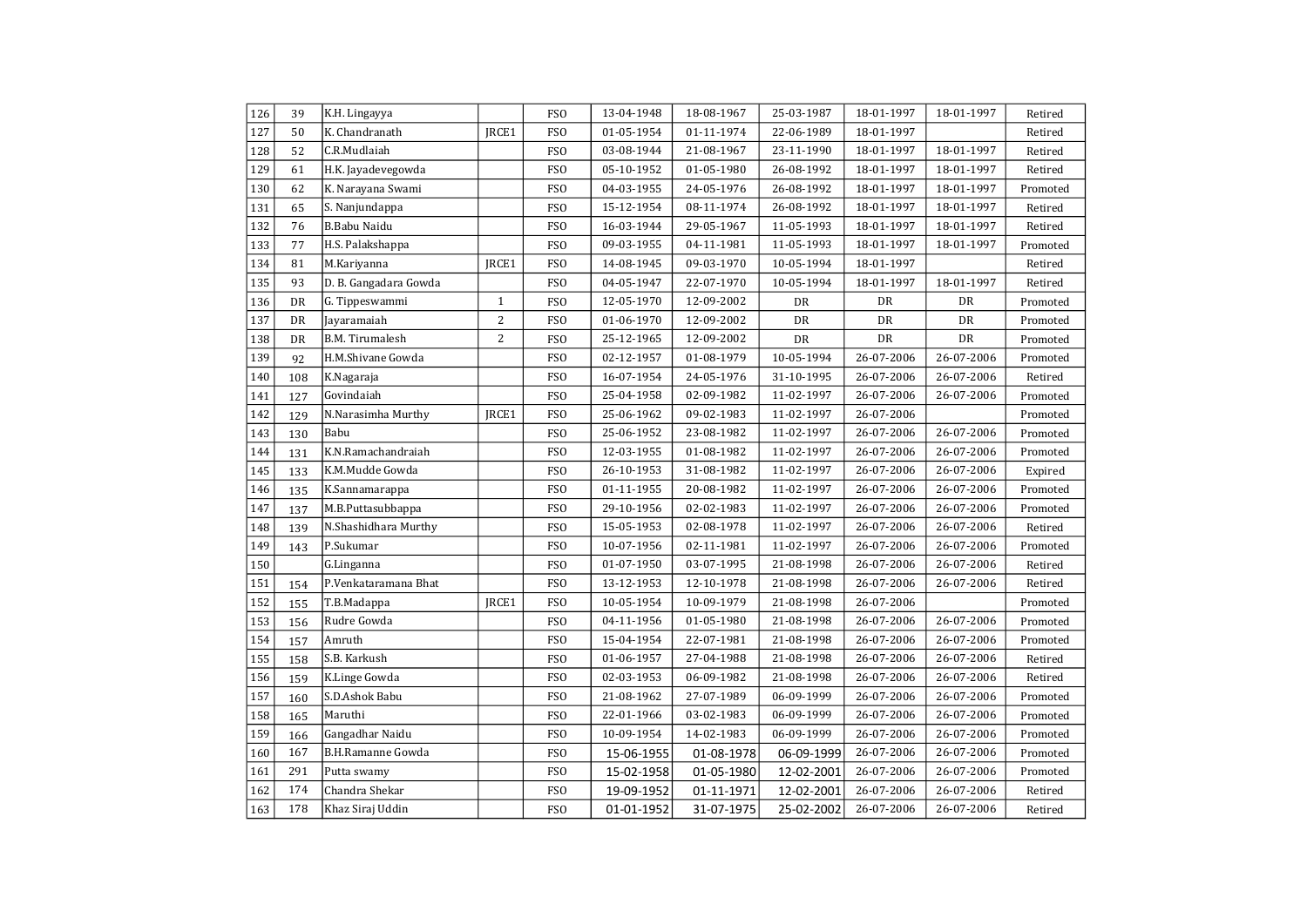| 164 | 179       | S.N.GURURAJA RAO        |       | <b>FSO</b>      | 02-06-1960 | 21-04-1988 | 25-02-2002 | 26-07-2006 | 26-07-2006 | Retired  |
|-----|-----------|-------------------------|-------|-----------------|------------|------------|------------|------------|------------|----------|
| 165 | 180       | M.Jayanna               |       | <b>FSO</b>      | 02-06-1956 | 16-08-1982 | 25-02-2002 | 26-07-2006 | 26-07-2006 | Promoted |
| 166 | 181       | T.Parthasharthi         |       | FSO             | 04-02-1959 | 03-02-1983 | 18-12-1996 | 26-07-2006 | 26-07-2006 | Promoted |
| 167 | 182       | Sharanappa Biradar      |       | <b>FSO</b>      | 06-08-1953 | 07-02-1983 | 18-12-1996 | 26-07-2006 | 26-07-2006 | Retired  |
| 168 | 184       | N.M.Abdul Quyam         |       | FS <sub>0</sub> | 11-11-1951 | 31-07-1975 | 25-02-2002 | 26-07-2006 | 26-07-2006 | Retired  |
| 169 | 193       | K.R.Veerabhadraiah      |       | <b>FSO</b>      | 05-05-1955 | 16-08-1982 | 18-12-1996 | 26-07-2006 | 26-07-2006 | Retired  |
| 170 | 186       | N. VEERABHADRAIAH       |       | <b>FSO</b>      | 01-06-1956 | 04-11-1981 | 18-12-1996 | 23-11-2006 | 23-11-2006 | Retired  |
| 171 | 75        | Shabir Ahmed            |       | <b>FSO</b>      | 01-07-1949 | 28-02-1971 | 06-04-1992 | 27-04-2007 | 27-04-2007 | Retired  |
| 172 | 83        | <b>B.KRISHNAPPA</b>     |       | <b>FSO</b>      | 02-02-1955 | 01-08-1978 | 06-04-1992 | 27-04-2007 | 27-04-2007 | Retired  |
| 173 | 90        | I.S.Jerrgala            |       | <b>FSO</b>      | 01-06-1953 | 14-03-1980 | 25-04-1992 | 27-04-2007 | 27-04-2007 | Retired  |
| 174 | 95        | D.Anand Rao             |       | <b>FSO</b>      | 22-05-1953 | 24-05-1976 | 25-04-1992 | 27-04-2007 | 27-04-2007 | Retired  |
| 175 | 112       | S.Mahalingaiah          |       | <b>FSO</b>      | 02-06-1950 | 08-10-1969 | 25-04-1992 | 27-04-2007 | 27-04-2007 | Retired  |
| 176 | 86        | Obaya Moolya            |       | <b>FSO</b>      | 16-07-1956 | 02-04-1980 | 10-05-1994 | 13-09-2007 | 13-09-2007 | Promoted |
| 177 | 103       | <b>B.Shekar</b>         |       | <b>FSO</b>      | 11-10-1959 | 28-04-1988 | 31-10-1995 | 13-09-2007 | 13-09-2007 | Promoted |
| 178 | 123       | Chanavera Shetty        |       | FSO             | 06-02-1955 | 14-03-1980 | 14-11-1996 | 13-09-2007 | 13-09-2007 | Promoted |
| 179 | 147       | B.M.Kenchaiah           |       | <b>FSO</b>      | 30-05-1950 | 24-05-1976 | 11-02-1997 | 13-09-2007 | 13-09-2007 | Promoted |
| 180 | 163       | Amanulia Khan           |       | <b>FSO</b>      | 17-05-1958 | 07-02-1983 | 06-09-1999 | 13-09-2007 | 13-09-2007 | Promoted |
| 181 | 170       | Mahadeva                |       | <b>FSO</b>      | 01-06-1961 | 30-04-1988 | 12-02-2001 | 13-09-2007 | 13-09-2007 | Promoted |
| 182 | 183       | Devaraju                | JRCE1 | FSO             | 22-12-1960 | 01-05-1986 | 18-12-1996 | 27-04-2007 |            | Promoted |
| 183 | 189       | K.R.Gangadharaiah       |       | FS <sub>O</sub> | 28-08-1958 | 01-02-1983 | 25-02-2002 | 13-09-2007 | 13-09-2007 | Retired  |
| 184 | 190       | Nisar Ahemad            |       | <b>FSO</b>      | 10-02-1952 | 03-08-1978 | 25-02-2002 | 13-09-2007 | 13-09-2007 | Retired  |
| 185 | 195       | VEERABHADRAIAH          | JRCE1 | <b>FSO</b>      | 04-05-1955 | 01-05-1980 | 01-06-2002 | 26-07-2006 |            | Promoted |
| 186 | 196       | A.K.Chowdappa           | JRCE1 | <b>FSO</b>      | 27-07-1956 | 05-11-1981 | 01-06-2002 | 26-07-2006 |            | Retired  |
| 187 | 198       | M.A.Chandraiah          | JRCE1 | <b>FSO</b>      | 08-01-1960 | 01-05-1980 | 18-12-1996 | 13-09-2007 |            | Promoted |
| 188 | 199       | S.Parameshwara          | IRCE1 | <b>FSO</b>      | 29-06-1958 | 01-02-1998 | 01-06-2002 | 13-09-2007 |            | Promoted |
| 189 | <b>DR</b> | K.M.Puttaswamy          |       | <b>FSO</b>      | 01-03-1983 | 09-06-2008 | <b>DR</b>  | DR         | <b>DR</b>  | Promoted |
| 190 | DR        | H.M.Vasantha Kumar      |       | <b>FSO</b>      | 26-05-1984 | 16-02-2008 | DR         | DR         | DR         | Promoted |
| 191 | <b>DR</b> | H.M.Shivakumarswamy     |       | <b>FSO</b>      | 20-07-1981 | 11-06-2008 | DR         | <b>DR</b>  | <b>DR</b>  | Promoted |
| 192 | <b>DR</b> | K.V.Manjunath           |       | <b>FSO</b>      | 28-07-1984 | 16-02-2008 | DR         | DR         | DR         | Promoted |
| 193 | <b>DR</b> | M.Shankar               |       | <b>FSO</b>      | 18-07-1983 | 16-02-2008 | DR         | DR         | DR         | Promoted |
| 194 | <b>DR</b> | Basavaprabu Sharm       |       | FSO             | 12-08-1983 | 16-02-2008 | DR         | DR         | DR         | Promoted |
| 195 | DR        | M.Siddaraju             |       | <b>FSO</b>      | 13-07-1982 | 09-06-2008 | DR         | DR         | DR         | Promoted |
| 196 | DR        | <b>K.P.NAVEEN KUMAR</b> |       | <b>FSO</b>      | 22-10-1983 | 16-02-2008 | DR         | DR         | DR         | Promoted |
| 197 | <b>DR</b> | H.M.SIDDEGOWDA          |       | <b>FSO</b>      | 10-07-1983 | 16-02-2008 | DR         | DR         | DR         | Promoted |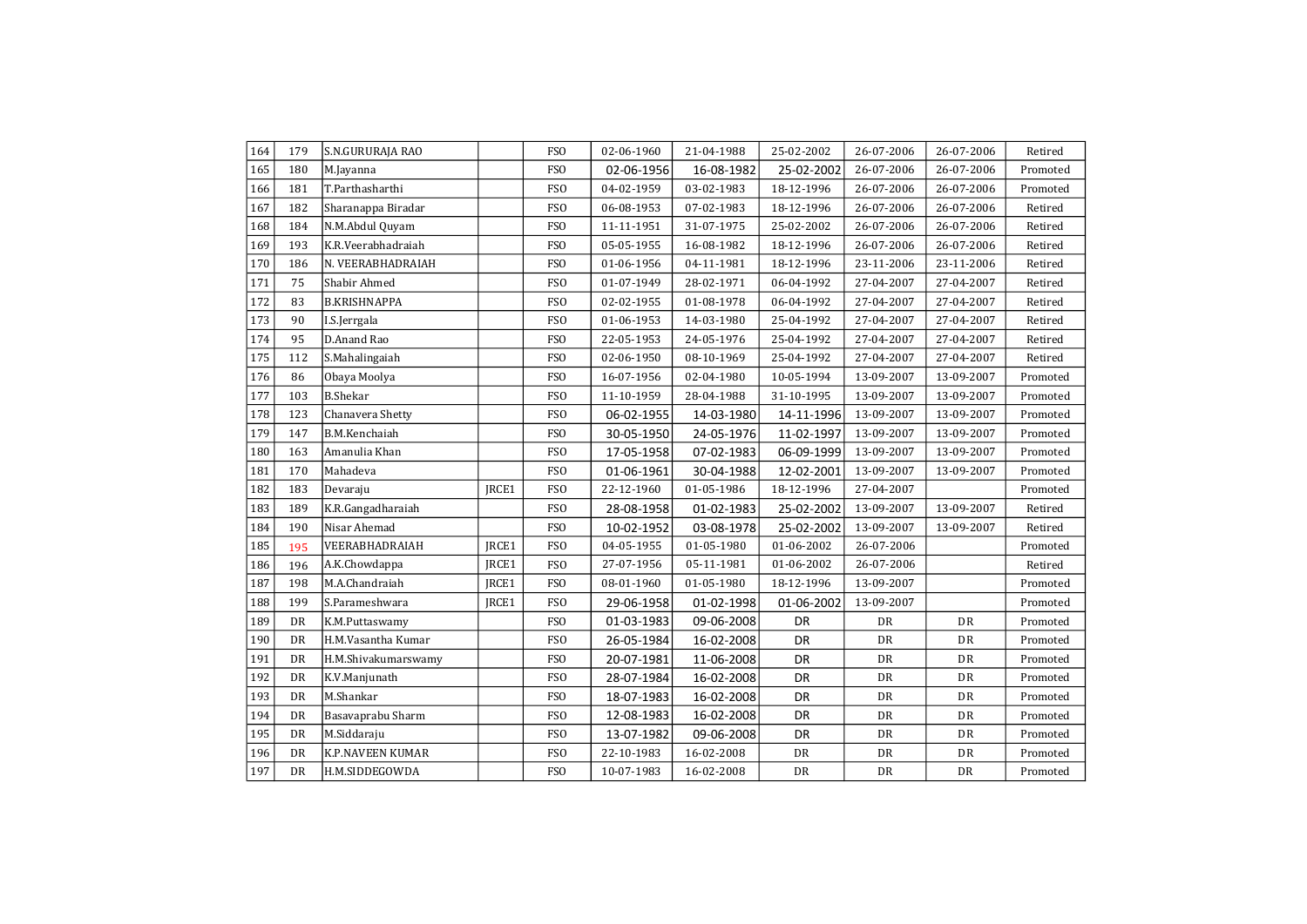| 198 | <b>DR</b> | VINAYAK U KALGUTKAR                  |                | <b>FSO</b>      | 04-10-1982 | 11-06-2008 | DR        | DR        | <b>DR</b> | Promoted |
|-----|-----------|--------------------------------------|----------------|-----------------|------------|------------|-----------|-----------|-----------|----------|
| 199 | DR        | K.P.GURURAJ                          |                | FS <sub>O</sub> | 22-05-1983 | 16-02-2008 | <b>DR</b> | <b>DR</b> | <b>DR</b> | Promoted |
| 200 | <b>DR</b> | K.HEMANTH KUMAR                      | 1              | FS <sub>O</sub> | 04-07-1984 | 16-02-2008 | DR        | DR        | DR        | Promoted |
| 201 | <b>DR</b> | <b>VINAYAK HATTEKAR</b>              |                | <b>FSO</b>      | 28-06-1983 | 16-02-2008 | <b>DR</b> | DR        | <b>DR</b> | Promoted |
| 202 | DR        | <b>GANESH VARNEKAR</b>               |                | <b>FSO</b>      | 22-07-1982 | 09-06-2008 | <b>DR</b> | DR        | <b>DR</b> | Promoted |
| 203 | DR        | P.CHANDAN                            | $\mathbf{1}$   | <b>FSO</b>      | 02-04-1984 | 09-06-2008 | DR        | <b>DR</b> | DR        | Promoted |
| 204 | <b>DR</b> | SOMASHEKHAR AGADI                    |                | <b>FSO</b>      | 25-04-1985 | 09-06-2008 | <b>DR</b> | DR        | <b>DR</b> | Promoted |
| 205 | DR        | K.S.JAGADISH                         |                | <b>FSO</b>      | 12-04-1985 | 16-02-2008 | DR        | DR        | <b>DR</b> | Promoted |
| 206 | DR        | S.NAGARAJ URAS                       |                | <b>FSO</b>      | 01-04-1985 | 16-02-2008 | DR        | <b>DR</b> | DR        | Promoted |
| 207 | <b>DR</b> | P.M.NAGESH                           |                | <b>FSO</b>      | 08-06-1981 | 07-06-2008 | <b>DR</b> | DR        | DR        | Promoted |
| 208 | DR        | K.B.MANJUNATH                        |                | FS <sub>O</sub> | 08-02-1984 | 10-06-2008 | DR        | DR        | <b>DR</b> | Promoted |
| 209 | <b>DR</b> | <b>G.MANJUNATH</b>                   |                | <b>FSO</b>      | 13-04-1982 | 16-02-2008 | DR        | <b>DR</b> | <b>DR</b> | Promoted |
| 210 | <b>DR</b> | C.R.RANGANATH                        | $\overline{2}$ | <b>FSO</b>      | 20-01-1983 | 23-06-2008 | <b>DR</b> | DR        | <b>DR</b> | Promoted |
| 211 | <b>DR</b> | <b>S.KIRAN KUMAR</b>                 |                | <b>FSO</b>      | 12-11-1984 | 09-06-2008 | <b>DR</b> | DR        | DR        | Promoted |
| 212 | DR        | <b>D.RAVIKUMAR</b>                   |                | <b>FSO</b>      | 05-06-1984 | 16-02-2008 | DR        | <b>DR</b> | DR        | Promoted |
| 213 | <b>DR</b> | SHASHIDHAR NILGAR                    |                | <b>FSO</b>      | 18-08-1983 | 16-02-2008 | <b>DR</b> | DR        | <b>DR</b> | Promoted |
| 214 | DR        | K.M.SIDDESHWAR                       |                | <b>FSO</b>      | 01-03-1983 | 16-02-2008 | DR        | DR        | <b>DR</b> | Promoted |
| 215 | <b>DR</b> | BASAVARAJ KARLINGAVAR                |                | <b>FSO</b>      | 25-07-1984 | 16-02-2008 | <b>DR</b> | DR        | <b>DR</b> | Promoted |
| 216 | <b>DR</b> | <b>B.M.RAGHAVENDRA</b>               |                | <b>FSO</b>      | 13-10-1981 | 16-02-2008 | DR        | <b>DR</b> | DR        | Promoted |
| 217 | <b>DR</b> | L.V.RAGHAVENDRA                      |                | <b>FSO</b>      | 20-07-1982 | 16-02-2008 | DR        | DR        | DR        | Promoted |
| 218 | <b>DR</b> | H.RAJU                               | $\mathbf{1}$   | <b>FSO</b>      | 28-07-1982 | 10-06-2008 | <b>DR</b> | DR        | <b>DR</b> | Promoted |
| 219 | DR        | <b>B.H.NAGARAJ</b>                   | $\mathbf{1}$   | <b>FSO</b>      | 10-03-1982 | 16-02-2008 | DR        | DR        | DR        | Promoted |
| 220 | <b>DR</b> | SHRINIVAS B.GONDHALI                 |                | <b>FSO</b>      | 15-04-1983 | 16-02-2008 | <b>DR</b> | DR        | <b>DR</b> | Promoted |
| 221 | <b>DR</b> | M.L.KISHORE                          | 1              | <b>FSO</b>      | 29-08-1984 | 09-06-2008 | <b>DR</b> | DR        | <b>DR</b> | Promoted |
| 222 | <b>DR</b> | MANJUNATH H SALI                     | $\mathbf{1}$   | <b>FSO</b>      | 28-06-1982 | 16-02-2008 | <b>DR</b> | DR        | <b>DR</b> | Promoted |
| 223 | <b>DR</b> | <b>NAVEEN KUMAR</b><br>KAGGALAGOUDAR | 2              | <b>FSO</b>      | 12-07-1984 | 11-06-2008 | <b>DR</b> | DR        | <b>DR</b> | Promoted |
| 224 | <b>DR</b> | MAHALINGAPPA LANGOTI                 |                | <b>FSO</b>      | 23-09-1982 | 11-06-2008 | DR        | DR        | DR        | Promoted |
| 225 | <b>DR</b> | RAVIKUMAR N CHAWAN                   | $\mathbf{1}$   | <b>FSO</b>      | 01-07-1981 | 16-02-2008 | DR        | DR        | DR        | Promoted |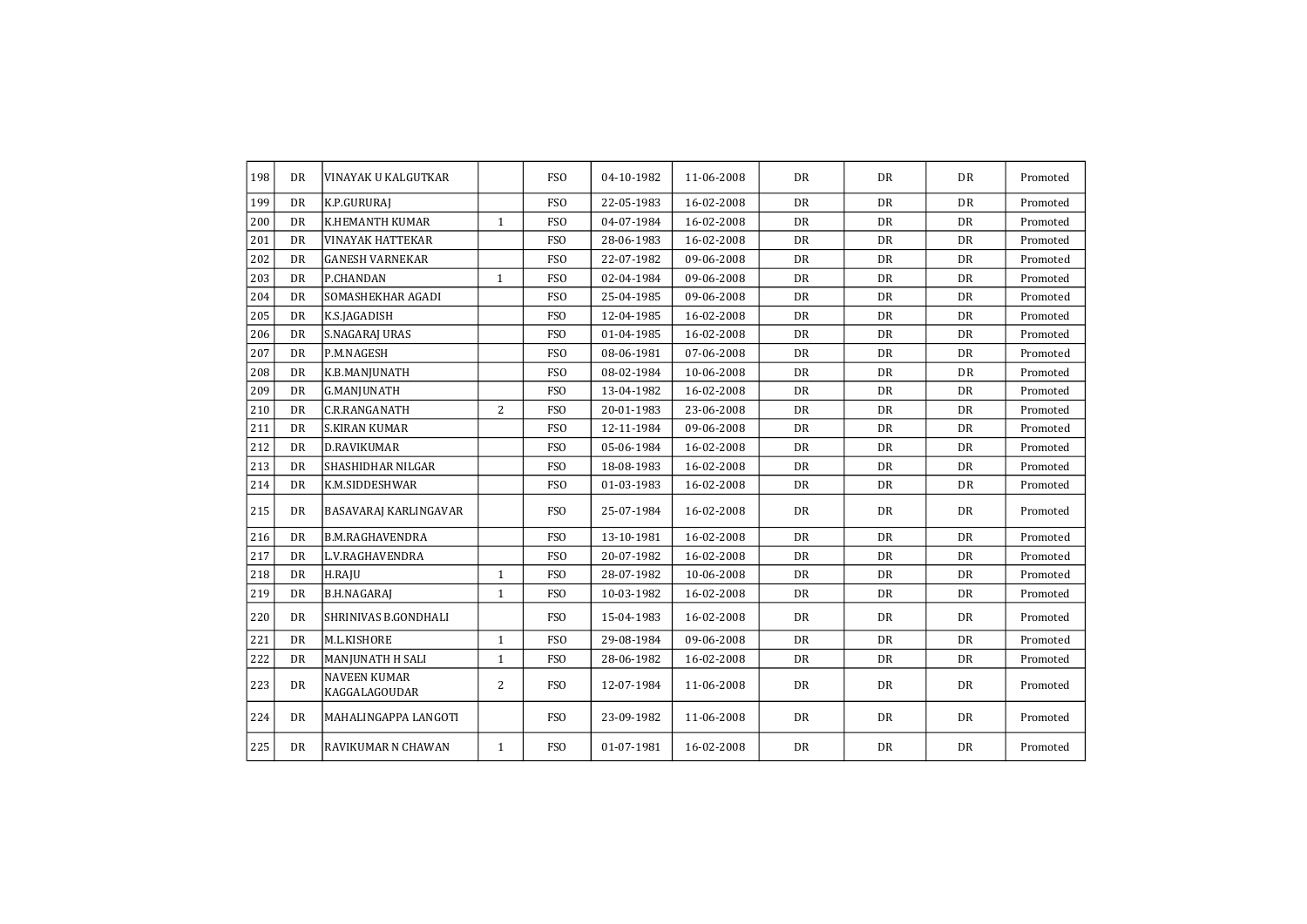| 226 | DR        | <b>BHARATH KUMAR</b>         |                | FS <sub>O</sub> | 16-11-1985 | 09-06-2008 | DR         | DR         | DR         | Promoted |
|-----|-----------|------------------------------|----------------|-----------------|------------|------------|------------|------------|------------|----------|
| 227 | DR        | REVANNASIDDAPPA PUTTI        |                | <b>FSO</b>      | 01-06-1984 | 16-02-2008 | DR         | DR         | DR         | Promoted |
| 228 | DR        | J.GANGA NAIK                 | $\mathbf{1}$   | FS <sub>O</sub> | 05-06-1981 | 16-02-2008 | DR         | DR         | DR         | Promoted |
| 229 | DR        | <b>H.S.SUNIL KUMAR</b>       | $\mathbf{1}$   | FS <sub>0</sub> | 23-05-1984 | 10-06-2008 | DR         | DR         | DR         | Promoted |
| 230 | DR        | <b>B.R.ASHOK KUMAR</b>       | $\mathbf{1}$   | FS <sub>O</sub> | 18-10-1985 | 09-06-2008 | DR         | DR         | DR         | Promoted |
| 231 | DR        | M.N.NAGESH                   | $\overline{c}$ | FSO             | 01-08-1982 | 09-06-2008 | DR         | DR         | DR         | Promoted |
| 232 | DR        | K.P.MOHAMED JULFIKA          |                | FS <sub>O</sub> | 02-05-1983 | 16-02-2008 | DR         | DR         | DR         |          |
| 233 | DR        | <b>HYDER ABBAS</b>           |                | FS <sub>O</sub> | 27-08-1984 | 09-06-2008 | DR         | DR         | DR         |          |
| 238 | 138       | <b>ANTHONY VAS</b>           |                | FS <sub>0</sub> | 07-08-1956 | 02-11-1981 | 11-02-1997 | 10-11-2008 | 10-11-2008 | Retired  |
| 239 | 161       | SHANTHAKUMARACHARI           |                | FSO             | 31-05-1955 | 14-02-1983 | 06-09-1999 | 10-11-2008 | 10-11-2008 | Retired  |
| 240 | 152       | R.K.SAMBOJI                  |                | <b>FSO</b>      | 01-06-1961 | 29-04-1988 | 21-08-1998 | 29-12-2008 | 29-12-2008 |          |
| 241 | 183       | DEVARAJU                     |                | <b>FSO</b>      | 22-12-1960 | 01-05-1986 | 25-02-2002 | 29-12-2008 | 29-12-2008 |          |
| 242 | 185       | A.B.NADAF                    |                | FS <sub>O</sub> | 01-08-1960 | 27-01-1989 | 25-02-2002 | 29-12-2008 | 29-12-2008 |          |
| 243 | 148       | PUTTAIAH SHETTY              |                | FS <sub>0</sub> | 05-02-1956 | 31-08-1978 | 11-02-1997 | 07-07-2009 | 07-07-2009 | Retired  |
| 244 | 136       | CHANNAPPA                    |                | <b>FSO</b>      | 03-12-1955 | 10-09-1979 | 11-02-1997 | 17-12-2009 | 17-12-2009 | Retired  |
| 245 | 153       | G.KRISHNASWAMY               |                | FS <sub>0</sub> | 16-09-1964 | 03-02-1983 |            | 17-12-2009 | 17-12-2009 |          |
| 246 |           | M.N.Ningappa                 |                | FS <sub>0</sub> |            |            |            | 17-12-2009 | 17-12-2009 | Retired  |
| 247 | 203       | M.Munirajappa                | JRCE1          | FS <sub>0</sub> | 04-07-1957 | 01-07-1985 | 01-06-2002 | 26-07-2006 |            | Promoted |
| 248 | 219       | A.D.GOWDA                    |                | <b>FSO</b>      | 01-06-1954 | 01-11-1974 | 22-11-2006 | 17-12-2009 | 17-12-2009 | Retired  |
| 249 | 225       | G.T.CHANDRASHEKARIAH         | JRCE1          | <b>FSO</b>      | 01-10-1955 | 06-05-1980 |            | 17-12-2009 |            | Retired  |
| 250 | 234       | N.Ramachari                  |                | FS <sub>O</sub> | 01-01-1953 | 08-11-1974 | 22-11-2006 | 17-12-2009 | 17-12-2009 | Retired  |
| 251 | 238       | T.R.LAKSHMANAIAH             |                | FS <sub>O</sub> | 20-07-1956 | 10-06-1976 | 22-11-2006 | 17-12-2009 | 17-12-2009 | Retired  |
| 252 | 244       | M.A.SIDDEGOWDA               |                | FSO             | 14-06-1955 | 01-05-1980 | 22-11-2006 | 17-12-2009 | 17-12-2009 | Retired  |
| 253 | 215       | Seena Poojari                |                | FS <sub>O</sub> | 20-10-1955 | 27-03-1980 | 22-11-2006 | 17-12-2009 | 17-12-2009 | Retired  |
| 254 | 259       | A.LOKESH                     |                | FS <sub>0</sub> | 07-08-1955 | 18-03-1980 | 22-11-2006 | 17-12-2009 | 17-12-2009 | Retired  |
| 255 | 260       | K.Nagesh                     |                | FS <sub>O</sub> | 20-07-1955 | 14-03-1980 | 22-11-2006 | 17-12-2009 | 17-12-2009 | Retired  |
| 256 | 262       | N.NAGARAJU                   |                | FS <sub>O</sub> | 15-06-1957 | 01-08-1978 | 22-11-2006 | 17-12-2009 | 17-12-2009 | Retired  |
| 257 | 264       | M.N.Jinnappa                 |                | <b>FSO</b>      | 03-05-1958 | 14-03-1980 | 22-11-2006 | 17-12-2009 | 17-12-2009 | Retired  |
| 258 | 272       | SADASHIVA SHETTIGAR          |                | FS <sub>O</sub> | 29-03-1956 | 15-03-1980 | 22-11-2006 | 17-12-2009 | 17-12-2009 | Retired  |
| 234 | DR        | K.P.SHASHIDHAR               |                | FS <sub>O</sub> | 11-05-1982 | 30-12-2009 | DR         | DR         | DR         |          |
| 235 | <b>DR</b> | RANGANATH                    | $\mathbf{1}$   | <b>FSO</b>      | 01-06-1982 | 30-12-2009 | DR         | DR         | DR         |          |
| 236 | DR        | M.RAVI                       |                | FS <sub>0</sub> | 29-09-1981 | 30-12-2009 | DR         | DR         | DR         |          |
| 237 | DR        | CHANDRASHEKAR.<br>P.BHANDARY |                | <b>FSO</b>      | 22-07-1982 | 30-12-2009 | DR         | DR         | DR         |          |
| 259 | 232       | G.Narayana Rao               |                | FSO             | 08-11-1951 | 08-11-1974 | 22-11-2006 | 23-03-2010 | 23-03-2010 | Retired  |
| 260 | 230       | <b>K.SHIVANNA</b>            | JRCE1          | FS <sub>O</sub> | 16-02-1954 | 03-09-1982 | 22-11-2006 | 27-04-2010 |            | Retired  |
| 261 |           | Narayana                     |                | <b>FSO</b>      |            |            |            | 27-04-2010 | 27-04-2010 |          |
| 262 | 202       | PARAmeshwaraiah              |                | FS <sub>O</sub> | 04-05-1955 | 03-11-1981 |            | 27-04-2010 | 27-04-2010 | Retired  |
| 263 | 204       | <b>V.SUNDAR</b>              | JRCE1          | <b>FSO</b>      | 01-03-1967 | 05-01-1995 |            | 17-09-2010 |            |          |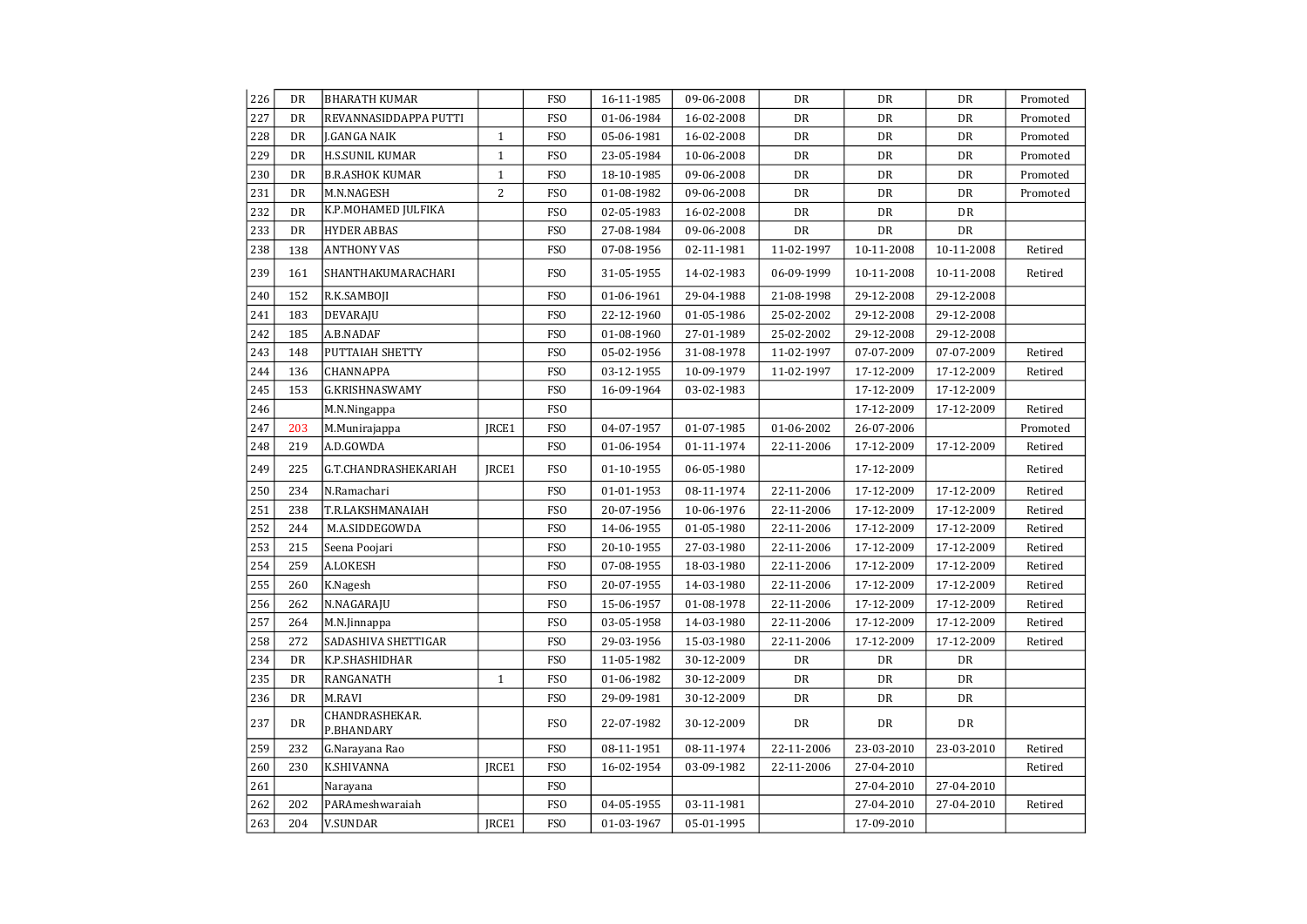| 264 | 21  | K.SHEKAR KOTARI              |                   | <b>FSO</b>      | 01-10-1955 | 14-03-1980 | 31-10-1995 | 17-09-2010 | 17-09-2010 | Retired                  |
|-----|-----|------------------------------|-------------------|-----------------|------------|------------|------------|------------|------------|--------------------------|
| 265 | 227 | S.Jayapal Naidu              |                   | <b>FSO</b>      | 23-09-1952 | 28-02-1971 | 22-11-2006 | 17-09-2010 | 17-09-2010 | Retired                  |
| 266 | 235 | P.Gangadharaiah              |                   | <b>FSO</b>      | 08-02-1953 | 08-11-1974 | 22-11-2006 | 17-09-2010 | 17-09-2010 | Retired                  |
| 267 | 242 | Jayanna                      |                   | <b>FSO</b>      | 15-12-1953 | 20-09-1979 | 22-11-2006 | 17-09-2010 | 17-09-2010 | Retired                  |
| 268 | 98  | S.T. NAGARAJU                |                   | <b>FSO</b>      | 07-04-1954 | 01-08-1978 | 10-05-1994 | 20-10-2010 | 20-10-2010 | Retired                  |
| 269 | 216 | K.Nagarajaiah                |                   | <b>FSO</b>      | 22-04-1954 | 31-08-1978 | 22-11-2006 | 10-11-2010 | 10-11-2010 | <b>VRS</b><br>31.08.2013 |
| 270 | 168 | K.M.RANGASWAMY               |                   | FS <sub>O</sub> | 05-08-1961 | 01-02-1983 |            | 12-04-2011 | 12-04-2011 | Promoted                 |
| 271 |     | <b>VENKATARAMA MOGERA</b>    |                   | <b>FSO</b>      | 03-08-1958 | 14-03-1982 |            | 12-04-2011 | 12-04-2011 | expired                  |
| 272 | 269 | SHIVALINGAIAH                | JRCE1             | <b>FSO</b>      | 01-06-1959 | 01-02-1983 | 22-11-2006 | 27-04-2010 |            |                          |
| 273 | 272 | <b>SHAFIULLA SHARIEFF</b>    |                   | <b>FSO</b>      | 31-05-1958 | 01-05-1986 |            | 12-04-2011 | 12-04-2011 |                          |
| 274 | 276 | K.Yesu                       |                   | <b>FSO</b>      | 01-07-1952 | 0109-1982  | 22-11-2006 | 12-04-2011 | 12-04-2011 | Retired                  |
| 275 | 280 | Babu Rao                     |                   | <b>FSO</b>      | 02-08-1953 | 22-07-1981 | 17-01-2008 | 12-04-2011 | 12-04-2011 | Retired                  |
| 276 | 281 | <b>G.C.SHIVAPRAKASH</b>      |                   | <b>FSO</b>      | 04-02-1954 | 01-09-1982 | 17-01-2008 | 12-04-2011 | 12-04-2011 | Retired                  |
| 277 | 282 | RAJAPPA                      |                   | <b>FSO</b>      | 20-06-1956 | 07-10-1982 | 17-01-2008 | 12-04-2011 | 12-04-2011 | Retired                  |
| 278 | 283 | <b>GNANAMURTHY</b>           |                   | <b>FSO</b>      | 15-03-1955 | 19-08-1982 | 17-01-2008 | 12-04-2011 | 12-04-2011 | Retired                  |
| 279 | 284 | E.N.SHIVAMURTHY              |                   | <b>FSO</b>      | 20-05-1956 | 02-11-1981 | 17-01-2008 | 12-04-2011 | 12-04-2011 | Retired                  |
| 280 | 285 | K.LAKKANNA                   |                   | <b>FSO</b>      | 01-06-1959 | 17-08-1982 | 17-01-2008 | 12-04-2011 | 12-04-2011 |                          |
| 281 | 286 | K.DODDAIAH                   |                   | <b>FSO</b>      | 22-04-1961 | 01-02-1983 | 17-01-2008 | 12-04-2011 | 12-04-2011 |                          |
| 282 | 287 | <b>SYED FAZULLA HUSSAINI</b> |                   | <b>FSO</b>      | 18-11-1962 | 01-02-1983 |            | 12-04-2011 | 12-04-2011 |                          |
| 283 | 295 | M.Shivamurthy                |                   | <b>FSO</b>      | 31-12-1951 | 06-11-1981 | 17-01-2008 | 12-04-2011 | 12-04-2011 | Retired                  |
| 284 | 254 | Earanna                      | IRCE <sub>2</sub> | <b>FSO</b>      | 08-06-1952 | 31-07-1975 | 22-11-2006 | 12-04-2011 |            | Retired                  |
| 285 |     | G. B.Ramachandra             | IRCE1             | <b>FSO</b>      | 25-06-1955 | 19-05-1980 | 17-01-2008 | 29-11-2011 |            | Retired                  |
| 286 | 278 | Rukmyya Shettigar            |                   | FS <sub>O</sub> | 07-06-1954 | 14-03-1980 | 17-01-2008 | 29-11-2011 | 29-11-2011 | Retired                  |
| 287 |     | Shivalingaiah                |                   | <b>FSO</b>      | 04-05-1955 | 01-02-1983 | 06-06-2008 | 29-11-2011 | 29-11-2011 | Retired                  |
| 288 | 301 | P.Shivarudrashetty           |                   | <b>FSO</b>      | 01-10-1957 | 02-02-1983 | 06-06-2008 | 29-11-2011 | 29-11-2011 |                          |
| 289 | 302 | K.Mariyanna                  |                   | <b>FSO</b>      | 20-05-1955 | 01-09-1982 | 06-06-2008 | 29-11-2011 | 29-11-2011 | Retired                  |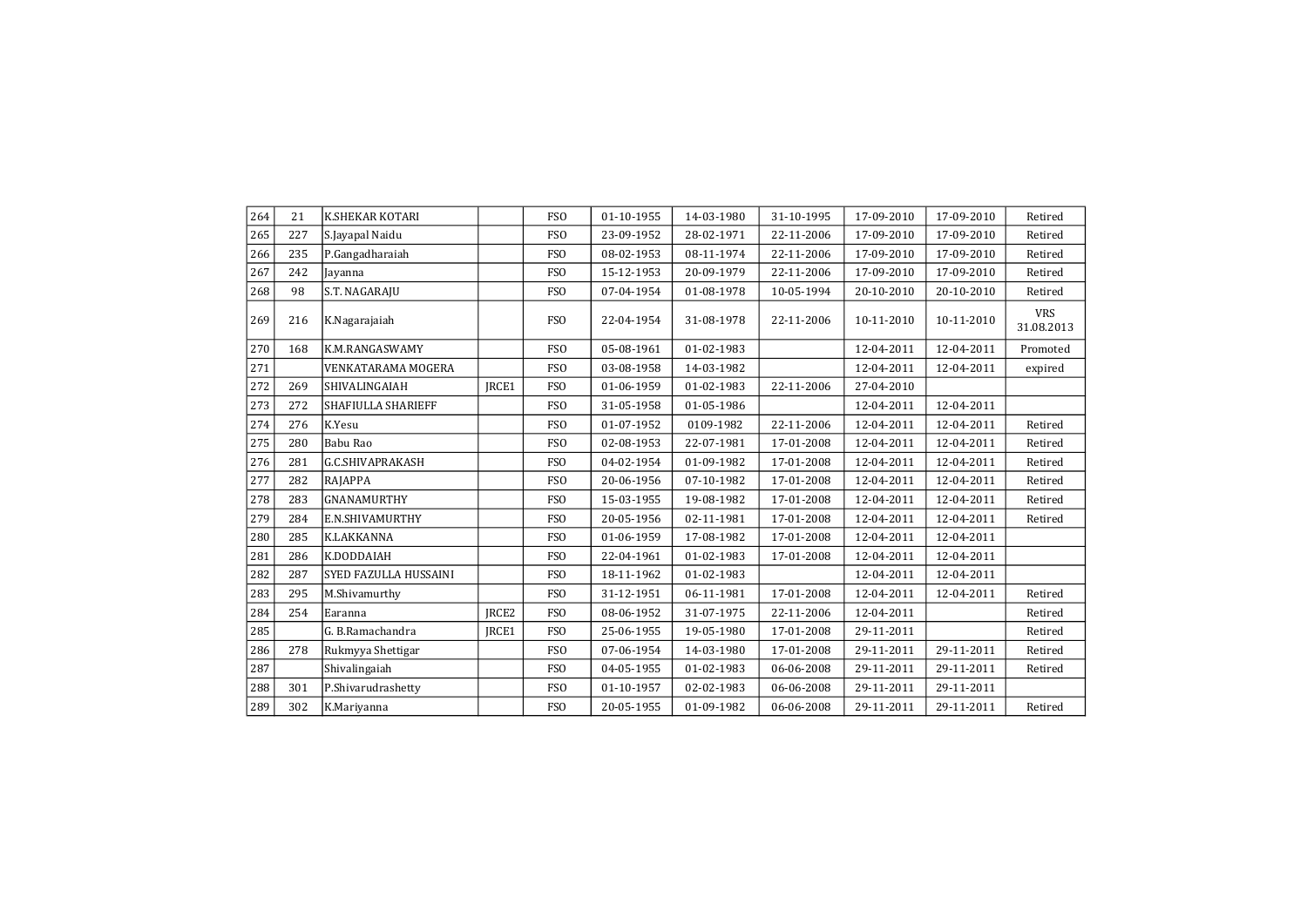| 290 | 303 | G.B.Somashekaraiah |              | <b>FSO</b>      | 30-05-1955 | 20-08-1982 |            | 29-11-2011 | 29-11-2011 | Retired                  |
|-----|-----|--------------------|--------------|-----------------|------------|------------|------------|------------|------------|--------------------------|
| 291 | 306 | C.K.Shivakumar     |              | <b>FSO</b>      | 10-06-1963 | 17-02-1986 | 06-06-2008 | 29-11-2011 | 29-11-2011 |                          |
| 292 | 309 | M.C.Gopinath       |              | <b>FSO</b>      | 08-05-1959 | 02-02-1983 | 06-06-2008 | 29-11-2011 | 29-11-2011 |                          |
| 293 | 316 | M.Ganesh Murthy    | IRCE1        | FS <sub>O</sub> | 28-06-1962 | 05-03-1983 | 17-01-2008 | 30-05-2012 |            | <b>VRS</b>               |
| 294 | 415 | R.Ramesh           |              | <b>FSO</b>      | 05-05-1967 | 08-10-1988 | 17-01-2008 | 30-05-2012 | 30-05-2012 |                          |
| 295 | 150 | Chikkanna          |              | <b>FSO</b>      | 01-03-1954 | 29-09-1979 | 11-02-1997 | 30-05-2012 | 30-05-2012 | Retired                  |
| 296 |     | Doddarevaiah       |              | <b>FSO</b>      | 01-06-1954 | 10-06-1976 |            | 30-05-2012 | 30-05-2012 | Retired                  |
| 297 | 271 | Srinivasalu G      |              | <b>FSO</b>      |            |            |            | 30-05-2012 | 30-05-2012 | <b>VRS</b><br>30.09.2013 |
| 298 | 296 | H.Krishnappa       |              | <b>FSO</b>      | 15-05-1955 | 01-09-1982 | 06-06-2008 | 30-05-2012 | 30-05-2012 | Retired                  |
| 299 | 300 | Syed Tajuddin      |              | <b>FSO</b>      | 01-06-1957 | 01-09-1982 | 21-01-2009 | 30-05-2012 | 30-05-2012 | Retired                  |
| 300 | 315 | T.R.Nanjegowda     |              | <b>FSO</b>      | 04-06-1964 | 03-02-1983 | 21-01-2009 | 30-05-2012 | 30-05-2012 |                          |
| 301 | 317 | G.Shivalingappa    |              | <b>FSO</b>      | 01-06-1954 | 31-07-1975 | 21-01-2009 | 30-05-2012 | 30-05-2012 | Retired                  |
| 302 | 330 | M.Nagaraju         |              | <b>FSO</b>      | 15-07-1965 | 09-10-1988 | 21-01-2009 | 30-05-2012 | 30-05-2012 |                          |
| 303 | 326 | Manje Gowda        |              | <b>FSO</b>      | 04-03-1953 | 01-05-1980 | 21-01-2009 | 30-05-2012 | 30-05-2012 | Retired                  |
| 304 | 205 | G.S.Javaraiah      | <b>IRCE1</b> | <b>FSO</b>      | 29-12-1964 | 01-03-1995 | 25-07-2002 | 10-07-2013 |            |                          |
| 305 | 237 | B.H.Narasaiah      |              | <b>FSO</b>      | 02-07-1954 | 08-11-1974 | 22-11-2006 | 10-07-2013 | 10-07-2013 |                          |
| 306 | 308 | B. M. Shekar       |              | <b>FSO</b>      | 02-07-1964 | 14-01-1986 | 06-06-2008 | 10-07-2013 | 10-07-2013 |                          |
| 307 | 270 | A.R. Rangaiah      | <b>IRCE1</b> | <b>FSO</b>      | 22-07-1959 | 03-02-1983 | 22-11-2006 | 26-11-2014 |            |                          |
| 308 | 156 | Rudre Gowda        |              | <b>FSO</b>      | 04-11-1956 | 01-05-1980 | 21-08-1998 | 26-11-2014 | 26-11-2014 | Promoted                 |
| 309 | 320 | I Chittanna        |              | <b>FSO</b>      | 31-07-1958 | 15-03-1980 | 21-01-2009 | 26-11-2014 | 26-11-2014 |                          |
| 310 | 321 | H.S Shivlingaiah   |              | <b>FSO</b>      | 01-06-1960 | 01-07-1985 | 21-01-2009 | 26-11-2014 | 26-11-2014 |                          |
| 311 | 332 | <b>Bette Gowda</b> |              | <b>FSO</b>      | 09-11-1955 | 05-02-1983 | 29-01-2010 | 26-11-2014 | 26-11-2014 | retired                  |
| 312 | 329 | K.P RevannaGowda   |              | FS <sub>O</sub> | 23-07-1961 | 26-04-1988 | 10-05-2011 | 26-11-2014 | 26-11-2014 |                          |
| 313 | 336 | Mallikarjunappa    |              | <b>FSO</b>      | 01-06-1964 | 01-11-1984 | 10-05-2011 | 26-11-2014 | 26-11-2014 |                          |
| 314 | 342 | <b>K.M Prasad</b>  |              | <b>FSO</b>      | 18-08-1964 | 01-02-1983 | 10-05-2011 | 26-11-2014 | 26-11-2014 |                          |
| 315 | 346 | L Govindaraju      |              | FSO             | 20-07-1964 | 01-07-1985 | 10-05-2011 | 26-11-2014 | 26-11-2014 |                          |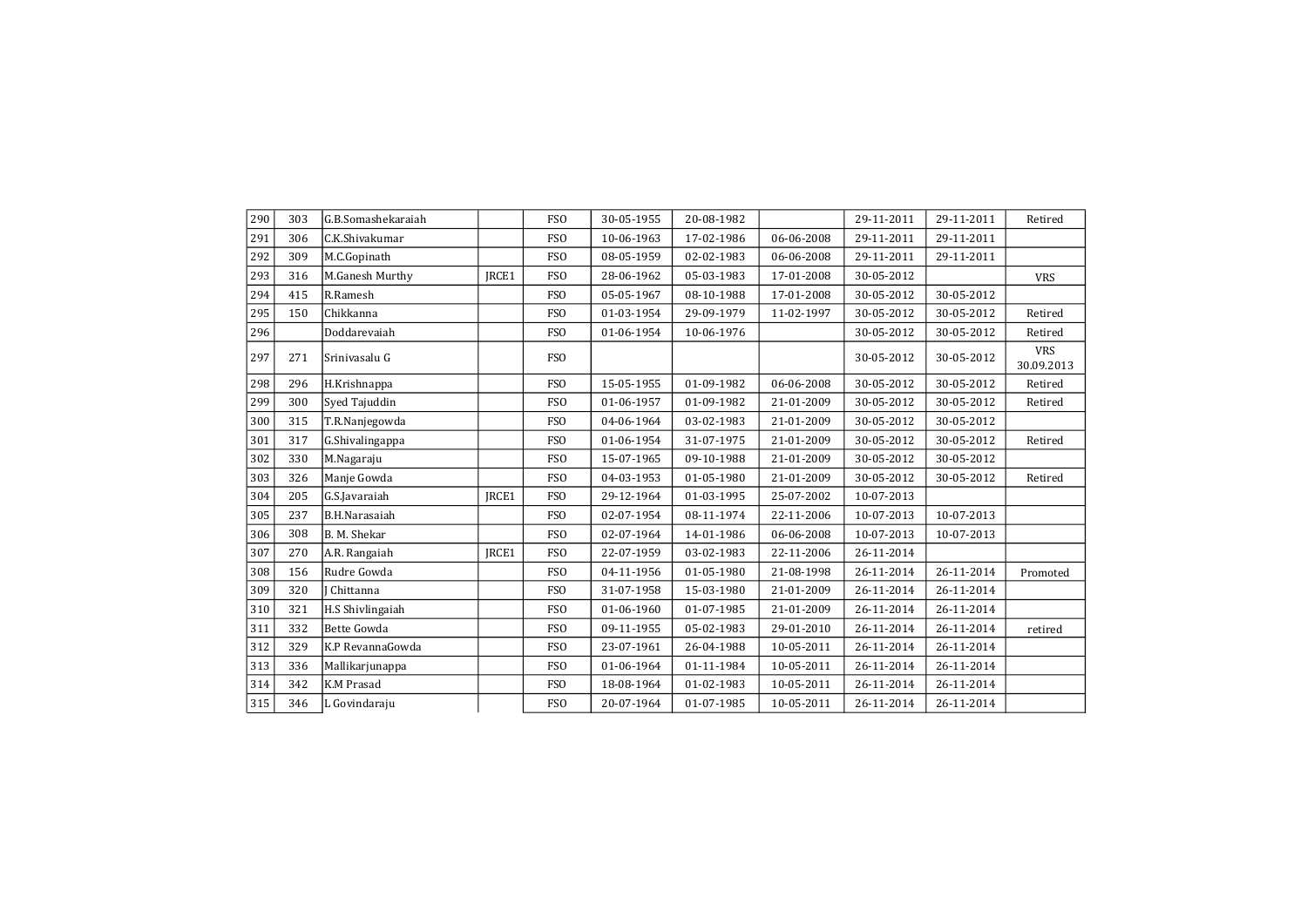| 316 | 349 | M.A Shivalingappa        |                   | <b>FSO</b>      | 12-03-1958 | 13-05-1988 | 10-05-2011 | 28-05-2016       | 28-05-2016 |         |
|-----|-----|--------------------------|-------------------|-----------------|------------|------------|------------|------------------|------------|---------|
| 317 | 355 | Manjunath Rao            |                   | <b>FSO</b>      | 11-07-1957 | 02-11-1981 | 10-05-2011 | 28-05-2016       | 28-05-2016 |         |
| 318 | 356 | K.Venkatesh              |                   | <b>FSO</b>      | 15-03-1957 | 30-08-1982 | 10-05-2011 | 28-05-2016       | 28-05-2016 |         |
| 319 | 357 | Kishore Kumar            |                   | <b>FSO</b>      | 15-02-1959 | 14-03-1980 | 10-05-2011 | 28-05-2016       | 28-05-2016 |         |
| 320 | 360 | <b>B.H Maheshwarappa</b> |                   | <b>FSO</b>      | 08-06-1957 | 02-11-1981 | 10-05-2011 | 28-05-2016       | 28-05-2016 |         |
| 321 | 365 | B.S. Dineshananda        |                   | <b>FSO</b>      | 27-11-1960 | 12-09-1988 | 10-05-2011 | 28-05-2016       | 28-05-2016 |         |
| 322 | 370 | Poojagaiah               | JRCE1             | <b>FSO</b>      | 01-06-1955 | 01-07-1985 | 10-05-2011 | 26-11-2014       |            | retired |
| 323 | 374 | L.M Nyathappa            |                   | <b>FSO</b>      | 06-07-1965 | 18-02-1986 | 10-05-2011 | 28-05-2016       | 28-05-2016 |         |
| 324 | 380 | J.N.Immanuel             | JRCE1             | <b>FSO</b>      | 24-12-1962 | 10-12-1990 | 17-01-2008 | 10-07-2013       |            |         |
| 325 | 381 | D.G. Gururajanna         |                   | <b>FSO</b>      | 19-07-1962 | 19-08-1982 | 10-05-2011 | 28-05-2016       | 28-05-2016 |         |
| 326 | 386 | N Rajendra Singh         |                   | <b>FSO</b>      | 17-02-1962 | 02-02-1983 | 10-05-2011 | 28-05-2016       | 28-05-2016 |         |
| 327 | 390 | R KrishnaMurthy          |                   | <b>FSO</b>      | 25-08-1962 | 01-07-1985 | 19-03-2012 | 28-05-2016       | 28-05-2016 |         |
| 328 | 393 | S.Muniraju               | JRCE1             | FS <sub>O</sub> | 08-05-1960 | 02-07-1990 | 17-01-2008 | 29-11-2011       |            |         |
| 329 | 397 | SAMPANGIRAMASWAMY        | JRCE1             | <b>FSO</b>      | 10-12-1962 | 10-12-1990 |            | 12-04-2011       |            |         |
| 330 | 395 | R Subramanya             |                   | <b>FSO</b>      | 15-07-1961 | 01-07-1985 | 19-03-2012 | 28-05-2016       | 28-05-2016 |         |
| 331 | 398 | K.M.Gurumurthy           |                   | <b>FSO</b>      | 05-06-1965 | 06-08-1985 | 19-03-2012 | 28-05-2016       | 28-05-2016 |         |
| 332 | 399 | K.B.Jayaram Singh        |                   | <b>FSO</b>      | 23-12-1963 | 04-08-1985 | 19-03-2012 | 28-05-2016       | 28-05-2016 |         |
| 333 | 437 | V.Parthasarthi           |                   | <b>FSO</b>      | 11-02-1962 | 06-08-1985 | 19-03-2012 | 28-05-2016       | 28-05-2016 |         |
| 334 | 403 | Panchakshari             |                   | <b>FSO</b>      | 18-07-1961 | 01-07-1985 | 19-03-2012 | 28-05-2016       | 28-05-2016 |         |
| 335 | 404 | G.N.Sidde Gowda          |                   | <b>FSO</b>      | 25-07-1963 | 01-07-1985 | 19-03-2012 | 28-05-2016       | 28-05-2016 |         |
| 336 | 405 | L.Madesha                | IRCE1             | <b>FSO</b>      | 02-08-1959 | 22-04-1991 | 21-01-2009 | 10-07-2013       |            |         |
| 337 | 409 | Bhagavan Babu.K          |                   | <b>FSO</b>      | 03-04-1964 | 04-08-1985 | 19-03-2012 | 28-05-2016       | 28-05-2016 |         |
| 338 | 412 | T.C Chandra              | JRCE1             | <b>FSO</b>      | 20-06-1957 | 03-09-1982 | 10-05-2011 | 26-11-2014       |            |         |
| 339 | 416 | Babu                     |                   | <b>FSO</b>      | 20-02-1963 | 16-03-1989 | 19-03-2012 | 28-05-2016       | 28-05-2016 |         |
| 340 | 418 | <b>B.M Bandivaddar</b>   | JRCE1             | <b>FSO</b>      | 01-06-1964 | 04-03-1992 | 10-05-2011 | 28-05-2016       |            |         |
| 341 | 417 | M.B.Mudhola              |                   | <b>FSO</b>      | 01-06-1960 | 13-07-1988 |            | 28-05-2016       | 28-05-2016 |         |
| 342 | 541 | G.Mahalingappa           |                   | <b>FSO</b>      | 12-09-1966 | 07-07-1988 | 19-03-2012 | 28-05-2016       | 28-05-2016 |         |
| 343 | 420 | S.F.Nadaf                |                   | FS <sub>0</sub> | 09-04-1960 | 08-10-1988 | 19-03-2012 | 28-05-2016       | 28-05-2016 |         |
| 344 | 425 | B.T.Palagappa            |                   | <b>FSO</b>      | 08-08-1963 | 15-07-1988 | 19-03-2012 | 28-05-2016       | 28-05-2016 |         |
| 345 | 428 | R.S.Naikodi              | JRCE <sub>2</sub> | <b>FSO</b>      | 25-07-1957 | 25-04-1991 | 10-05-2011 | $26 - 11 - 2014$ |            |         |
| 346 | 431 | V.S.Takkekar             |                   | <b>FSO</b>      | 11-12-1965 | 06-09-1991 | 19-03-2012 | 28-05-2016       | 28-05-2016 |         |
| 347 | 434 | Sunil Kumar              |                   | <b>FSO</b>      | 24-12-1966 | 27-08-1987 | 19-03-2012 | 28-05-2016       | 28-05-2016 |         |
| 348 | 500 | Puttaboraiah             | JRCE1             | <b>FSO</b>      | 01-06-1960 | 06-08-1985 | 10-05-2011 | 28-05-2016       |            |         |
| 349 | 516 | SAHADEVA NAIK            | JRCE <sub>2</sub> | <b>FSO</b>      | 01-07-1958 | 17-03-1989 | 17-01-2008 | 12-04-2011       |            |         |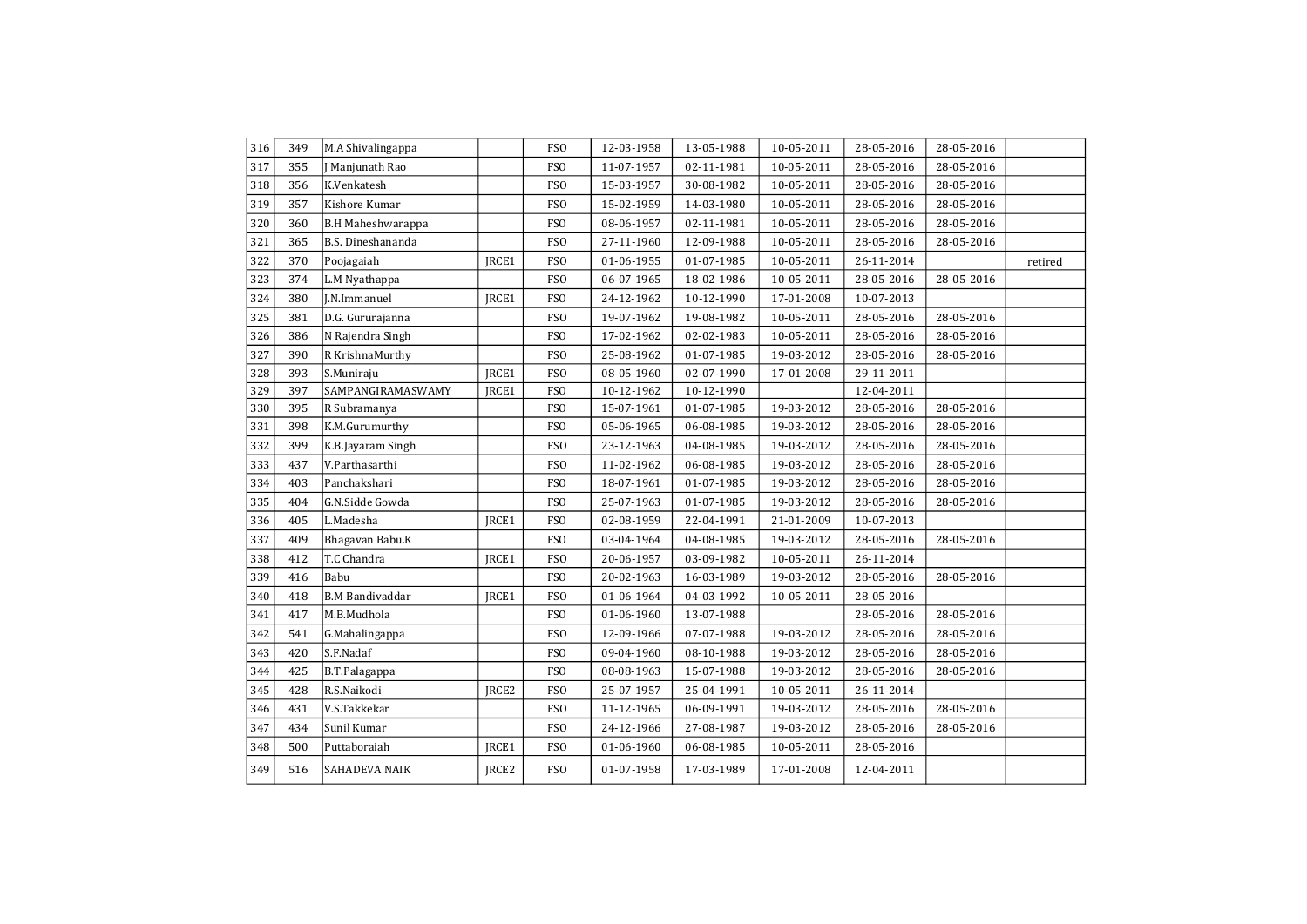| 350 | <b>FO4</b><br>521 | Manjunatha K Kadalagi | IRCE1 | FS <sub>0</sub> | 20-07-1963 | 13-10-1988 | 19-03-2012 | 28-05-2016 |  |
|-----|-------------------|-----------------------|-------|-----------------|------------|------------|------------|------------|--|
| 351 | $-$<br>572        | Narayanappa           | IRCE1 | FS <sub>O</sub> | 09-04-1960 | 08-10-1988 | 19-03-2012 | 28-05-2016 |  |
| 352 | 644               | Tharanaik             | IRCE1 | <b>FSO</b>      | 22-05-1964 | 09-10-1988 |            | 28-05-2016 |  |

DIRECTOR GENERAL OF POLICE & DIRECTOR GENERAL KARNATAKA FIRE & EMERGENCY SERVICES